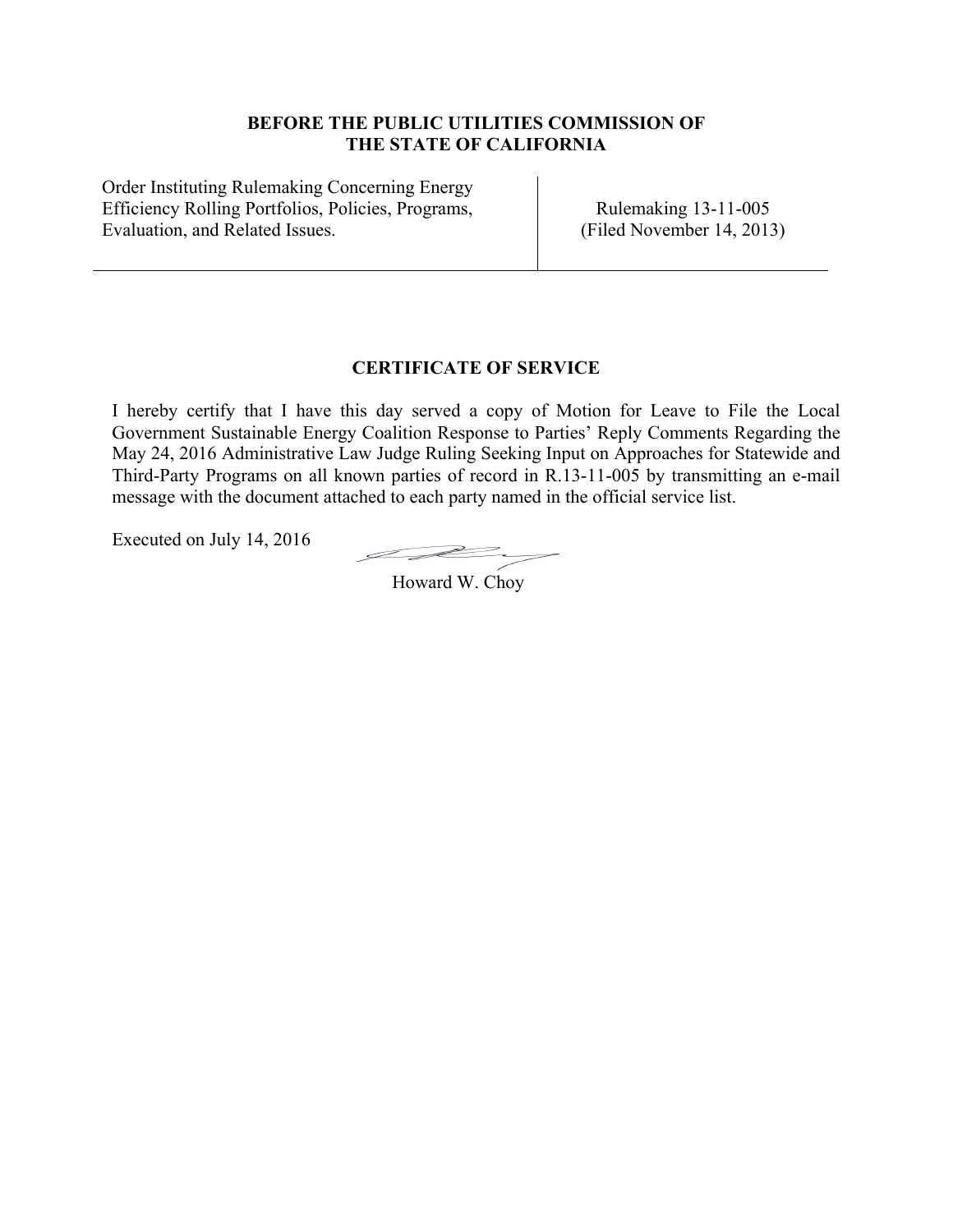#### **PROCEEDING: R1311005 - CPUC - OIR CONCERNIN FILER: CPUC LIST NAME: LIST LAST CHANGED: JULY 13, 2016**

# *Parties*

ANGELA HACKER CARMELITA L. MILLER COUNTY OF SANTA BARBARA LEGAL COUNSEL EMAIL ONLY **THE GREENLINING INSTITUTE** EMAIL ONLY, CA 00000 EMAIL ONLY FOR: COUNTY OF SANTA BARBARA, EMPOWER EMAIL ONLY, CA 00000 FOR: THE GREENLINING INSTITUTE

CHARLES CORMANY **HOWARD CHOY** EXECUTIVE DIRECTOR **GENERAL MGR., OFFICE OF SUSTAINABILITY** EFFICIENCY FIRST CALIFORNIA (EF CA) COUNTY OF LOS ANGELES EMAIL ONLY EMAIL ONLY EMAIL ONLY, CA 00000 EMAIL ONLY, CA 00000 FOR: CALIFORNIA BUILDING PERFORMANCE FOR: SOUTHERN CALIFORNIA REGIONAL CONTRACTORS ASSOCIATION DBA EFFICIENCY ENERGY NETWORK (SCREN) FIRST CALIFORNIA (EF CA)

HOWARD W. CHOY LARA ETTENSON DIVISION MANAGER NATURAL RESOURCES DEFENSE DOUNCIL LOS ANGELES COUNTY ISD, FACILITIES OPERA EMAIL ONLY EMAIL ONLY **EMAIL ONLY, CA** 00000 EMAIL ONLY, CA 00000 FOR: NATURAL RESOURCES DEFENSE COUNCIL FOR: LOCAL GOVERNMENT SUSTAINABLE (NRDC) ENERGY COALITION (LGSEC)

PETER MILLER SHANDRA (TIGER) ADOLF EMAIL ONLY BUILDING PERFORMANCE INSTITUTE, INC. EMAIL ONLY, CA 00000 EMAIL ONLY FOR: NATURAL RESOURCES DEFENSE COUNCIL EMAIL ONLY, CA 00000 (NRDC) FOR: BUILDING PERFORMANCE INSTITUTE, INC. (BPI)

DONALD GILLIGAN GREG MERRITT PRESIDENT CREE, INC. NATI'L ASSN. OF ENERGY SVC. COMPANIES 4600 SILICON DRIVE 1615 M STREET, NW **DURHAM, NC** 27703 WASHINGTON, DC 20036 FOR: CREE, INC. FOR: NATIONAL ASSOCIATION OF ENERGY SERVICE COMPANIES (NAESCO)

ROB FALKE **KRISTIN ANDERSON** PRESIDENT PRESIDENT AVON LAKE, OH 44012 MINNEAPOLIS, MN 55435 AMERICA, INC. (ARCA)

DIR - PROGRAM DESIGN / MKT DEVELOPMENT

NATIONAL COMFORT INSTITUTE OCCAM'S ENERGY CONSULTING, INC.<br>PO BOX 147 4015 W 65TH STREET, SUITE 302 FOR: NATIONAL COMFORT INSTITUTE FOR: APPLIANCE RECYCLING CENTERS OF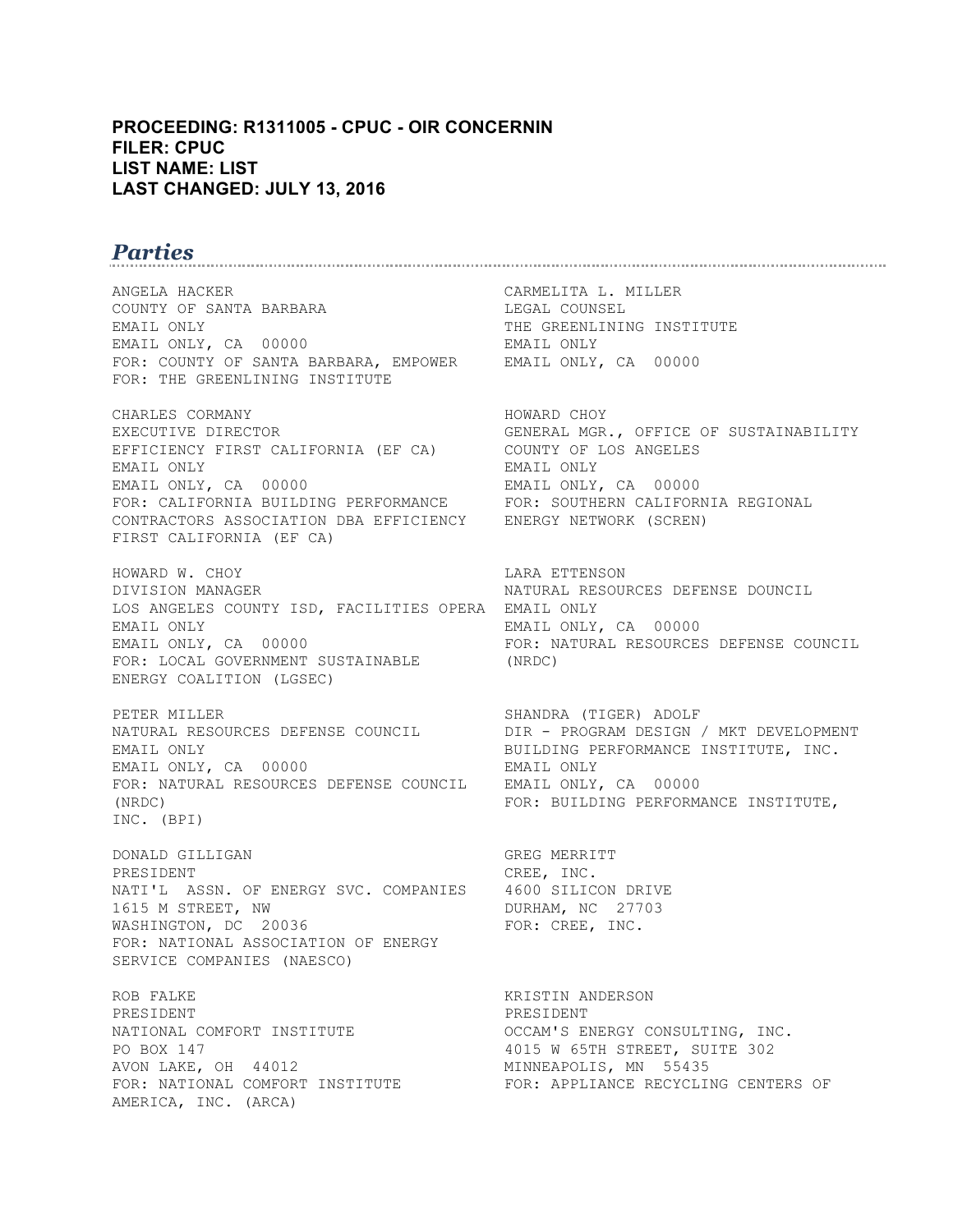JUSTIN SEGALL JOHNNY PONG FOUNDER & EXECUTIVE VICE PRESIDENT SENIOR COUNSEL SIMPLE ENERGY **SOUTHERN CALIFORNIA GAS COMPANY** 1215 SPRUCE ST., STE. 301 555 WEST FIFTH STREET SUITE 1400 BOULDER, CO 80302-4839 LOS ANGELES, CA 90013 FOR: SIMPLE ENERGY FOR: SOUTHERN CALIFORNIA GAS COMPANY

PAUL THOMAS **DANIEL W. DOUGLASS** SYZERGY, INC. **ATTORNEY** 4000 LONG BEACH BLVD., STE. 206 DOUGLASS & LIDDELL LONG BEACH, CA 90807 4766 PARK GRANADA, SUITE 209 FOR: SYZERGY, INC. CALABASAS, CA 91302 FOR: UNIVERSITY OF CALIFORNIA; NEST LABS, INC.

DANIEL W. DOUGLASS **JANE LEE COLE** 10000 RARK GRANADA, STE. 209 CALABASAS, CA 91302 ROSEMEAD, CA 91770

JULIE WILEY FREDERICK M. ORTLIEB SPECIAL COUNSEL **Example 20 SEPUTY CITY ATTORNEY** SAN DIEGO ASSOCIATION OF GOVERNMENTS CITY OF SAN DIEGO 401 B STREET, SUITE 800 1200 THIRD AVENUE, SUITE 1100 SAN DIEGO, CA 92101 SAN DIEGO, CA 92101-4100 FOR: SAN DIEGO ASSOCIATION OF FOR: CITY OF SAN DIEGO GOVERNMENTS (SANDAG)

SACHU CONSTANTINE THOMAS R. BRILL<br>DIR. OF POLICY THOMAS SR COUNSEL & DIRECTOR DIR. OF POLICY SR COUNSEL & DIRECTOR CENTER FOR SUSTAINABLE ENERGY SAN DIEGO GAS & ELECTRIC COMPANY 9325 SKY PARK COURT, SUITE 100 8330 CENTURTY PARK CT., CP32E SAN DIEGO, CA 92123 SAN DIEGO, CA 92123-1530

GEORGE ODERO TREVOR KEITH ENERGYWISE ENG'RING & TECH. CONSULTING COUNTY OF SAN LUIS OBISPO 3298 GOVERNOR DRIVE, STE. 22496 976 OSOS STREET SAN DIEGO, CA 92192 SAN LUIS OBISPO, CA 93408 FOR: ENERGYWISE ENGINEERING AND FOR: COUNTY OF SAN LUIS OBISPO TECHNICAL CONSULTING (EETC)

ELISABETH B. RUSSELL STEVE SCHMIDT SPECIAL PROJECTS DIRECTOR **HOME ENERGY ANALYTICS** ASSOCIATION OF MONTEREY BAY AREA GOV'TS 13061 BYRD LN 24580 SILVER CLOUD COURT LOS ALTOS, CA 94022 MONTEREY, CA 93940 **FOR: HOME ENERGY ANALYTICS** (HEA) FOR: ASSOCIATION OF MONTEREY BAY AREA GOVERNMENTS (AMBAG)

ABHAY GUPTA JORDANA CAMMARATA CHIEF EXECUTIVE OFFICER BIDGELY, INC. ONE EMBARCADERO CENTER, SUITE 1550 298 SOUTH SUNNYVALE AVENUE, STE. 205 SAN FRANCISCO, CA 94102

DOUGLASS & LIDDELL SOUTHERN CALIFORNIA EDISON COMPANY<br>1766 PARK GRANADA, STE. 209 12244 WALNUT GROVE AVE. FOR: NEST LABS, INC. FOR: SOUTHERN CALIFORNIA EDISON COMPANY

FOR: CENTER FOR SUSTAINABLE ENERGY FOR: SAN DIEGO GAS & ELECTRIC COMPANY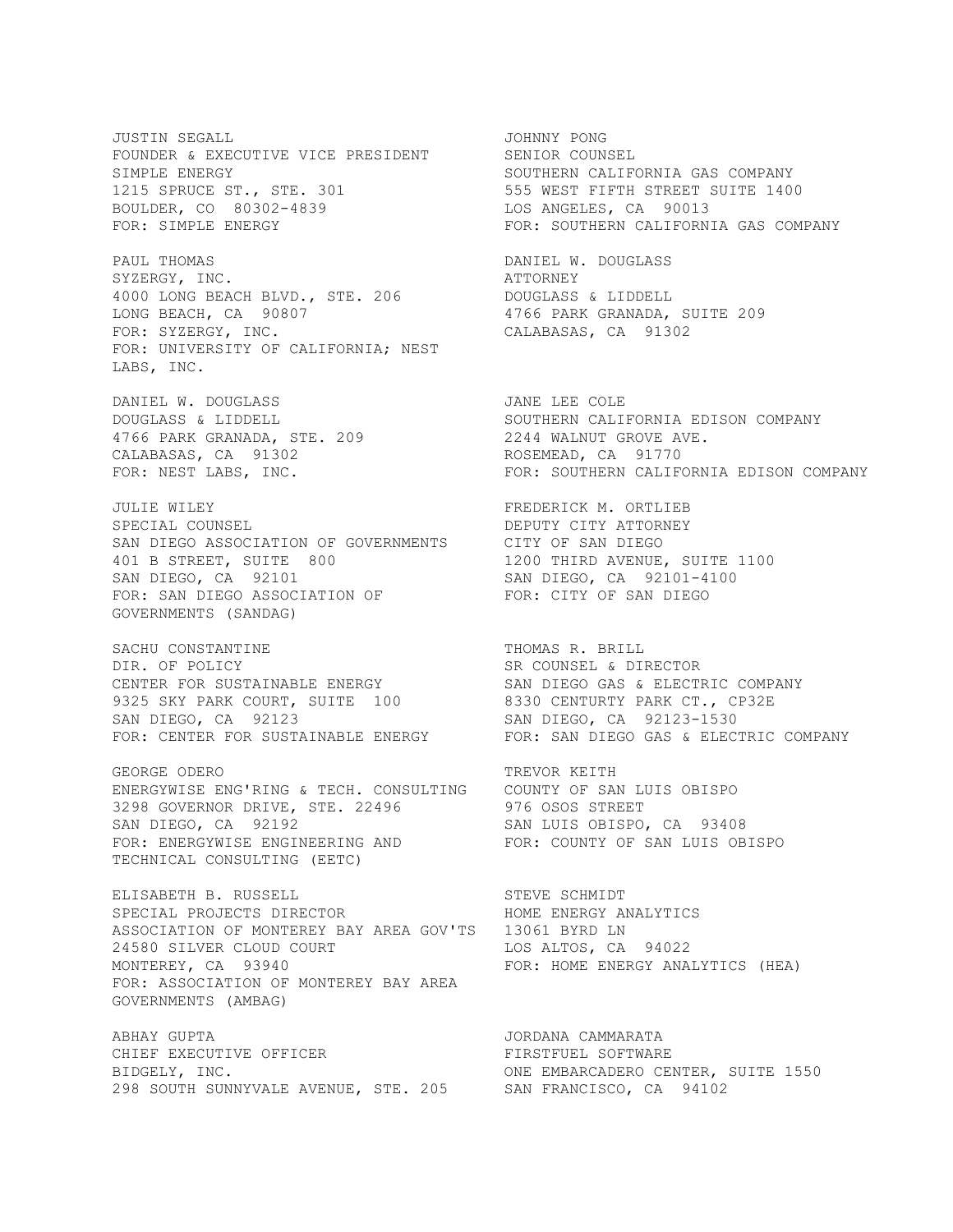FOR: BIDGELY, INC.

CHRISTOPHER CLAY **JEANNE M. SOLE** CALIF PUBLIC UTILITIES COMMISSION DEPUTY CITY ATTORNEY LEGAL DIVISION CITY AND COUNTY OF SAN FRANCISCO 505 VAN NESS AVENUE SAN FRANCISCO, CA 94102-4682 FOR: ORA

DILINI LANKACHANDRA HAYLEY GOODSON LEGAL FELLOW STAFF ATTORNEY BRIGHTLINE DEFENSE PROJECT THE UTILITY REFORM NETWORK 1028A HOWARD STREET THE RESOLUTION OF THE STRING STRING STRING STRING STRING STRING STRING STRING STRING STRING SAN FRANCISCO, CA 94103 SAN FRANCISCO, CA 94103 FOR: BRIGHTLINE DEFENSE PROJECT FOR: THE UTILITY REFORM NETWORK (TURN)

ANNETTE BEITEL **EVELYN** KAHL CALIFORNIA TECHNICAL FORUM STAFF ATTORNEY AT LAW 2298 FULTON ST.<br>
SAN FRANCISCO, CA 94104 621 345 CALIFORNIA ST., SAN FRANCISCO, CA 94104 345 CALIFORNIA ST., STE. 2450 FOR: CALIOFRNIA TECHNICAL FORUM STAFF SAN FRANCISCO, CA 94104 (CAL TF) FOR: ENERGY PRODUCERS AND USERS COALITION

NORA SHERIFF **ROSS NAKASONE** ALCANTAR & KAHL LLP CALIF. POLICY ORGANIZER 345 CALIFORNIA ST., STE. 2450 BLUEGREEN ALLIANCE SAN FRANCISCO, CA 94104 155 MONTGOMERY ST., STE. 1001 FOR: CALIFORNIA LARGE ENERGY CONSUMERS SAN FRANCISCO, CA 94104 ASSOCIATION (CLECA) FOR: BLUEGREEN ALLIANCE

DAN SUYEYASU LARISSA KOEHLER DIR ATTORNEY CODECYCLE LLC<br>
55 NEW MONTGOMERY, STE. 703<br>
SAN FRANCISCO, CA 94105<br>
SAN FRANCISCO, CA 94105 SAN FRANCISCO, CA 94105 SAN FRANCISCO, CA 94105

MATTHEW O'KEEFE BRIAN CRAGG OPOWER ATTORNEY SAN FRANCISCO, CA 94107 505 SANSOME STREET, SUITE 900 FOR: OPOWER SAN FRANCISCO, CA 94111 FOR: INDEPENDENT ENERGY PRODUCERS ASSOCIATION (IEPA)

F. JACKSON STODDARD VIDHYA PRABHAKARAN ATTORNEY<br>
CROWELL & MORING, LLP<br>
DAVIS WRI SAN FRANCISCO, CA 94111 SAN FRANCISCO, CA 94111

SUNNYVALE, CA 94098 FOR: FIRSTFUEL SOFTWARE

ROOM 4300 1 DR. CARLTON B. GOODLETT PLACE, RM. 234 SAN FRANCISCO, CA 94102-3214 FOR: CITY AND COUNTY OF SAN FRANCISCO

55 NEW MONTGOMERY, STE. 703 123 MISSION STREET, 28TH FLOOR FOR: CODECYCLE LLC **FOR: ENVIRONMENTAL DEFENSE FUND** 

GOODIN, MACBRIDE, SQUERI, DAY & LAMPREY<br>505 SANSOME STREET, SUITE 900

CROWELL & MORING, LLP **EXECUTE:** DAVIS WRIGHT & TREMAINE LLP 275 BATTERY STREET, 23RD FL. 505 MONTGOMERY STREET, SUITE 800 FOR: NEXANT, INC. THE SERIES ARE SONG THAT TO RESIDENCE THE SERIES ON FOR: CLEARESULT CONSULTING INC.

EVELYN C. LEE SANDARA QUITTNER ATTORNEY PROGRAM ADMINISTRATION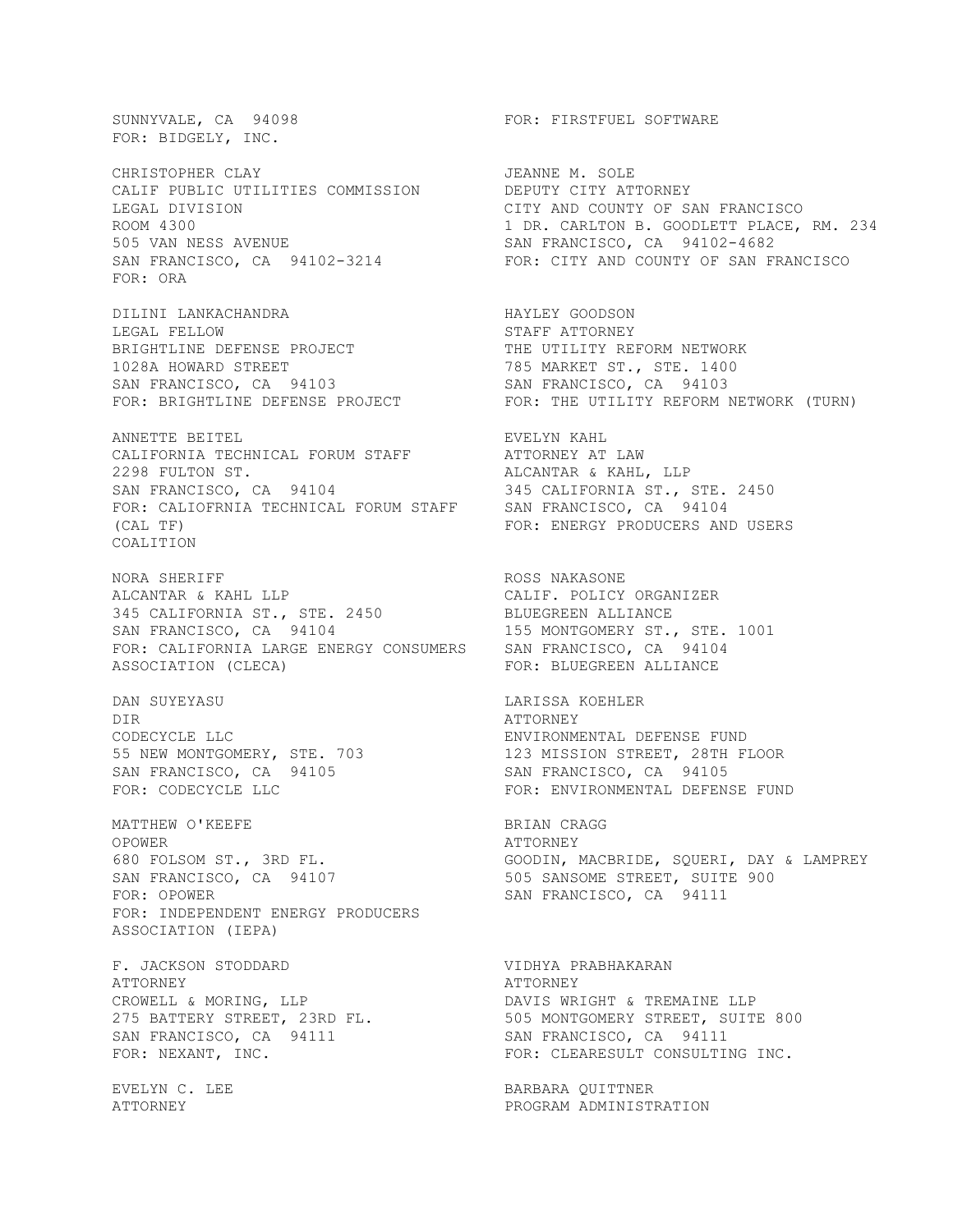PO BOX 7442, MC-B30A 28436 SATELLITE STREET SAN FRANCISCO, CA 94120-7442 HAYWARD, CA 94545 FOR: PACIFIC GAS AND ELECTRIC COMPANY FOR: SYNERGY COMPANIES BARBARA OUITTNER **ROBERT FRIED** PROGRAM ADMNISTRATION ATKINSON, ANDELSON, LOYA, RUUD & ROMO SYNERGY COMPANIES 5075 HOPYARD ROAD, STE. 210 28436 SATELLITE STREET PLEASANTON, CA 94588 HAYWARD, CA 94545 **FOR: INSTITUTE OF HEARING AND AIR** FOR: ENERGY EFFICIENCY INC. (EEI) CONDITIONING INDUSTRIES, INC. (IHACI) GERALD LAHR JERRY LAHR ENERGY PROGRAMS MGR. PROGRAM MANAGER ASSOCIATION OF BAY AREA GOVERNMENTS ABAG POWER ASSOCIATION OF BAY AREA GOVERNMENTS 101 8TH ST.<br>
101 BIGHT STREET OAKLAND, CA 94607 OAKLAND, CA 94607 OAKLAND, CA 94607-4756 FOR: SAN FRANCISCO BAY AREA REGIONAL FOR: ASSOCIATION OF BAY AREA ENERGY NETWORK (SFBAREN) GOVERNMENTS (ABAG) BRUCE MAST SERIES AND THEATHER LARSON HEATHER ARE SERIES AND HEATHER LARSON DIR OF PROGRAMS ADMINISTRATOR BUILD IT GREEN<br>1330 BROADWAY, STE 1702 1537 WEBSTER ST. 1330 BROADWAY. STE 1702 1537 WEBSTER ST. OAKLAND, CA 94612 OAKLAND, CA 94612 FOR: BUILD IT GREEN (BIG) FOR: EAST BAY ENERGY WATCH STRATEGIC ADVISORY COMMITTEE (EBEWSAC) MICHAEL CALLAHAN-DUDLEY MAHLON ALDRIDGE REGULATORY COUNSEL **VP** - STRATEGIC DEVELOPMENT MARIN CLEAN ENERGY **EXAMPLE EXAMPLE COLOGY ACTION OF SANTA CRUZ** 1125 TAMALPAIS AVENUE 877 CEDAR STREET, STE. 240 SAN RAFAEL, CA 94901 SANTA CRUZ, CA 95060-3938 FOR: MARINE CLEAN ENERGY (MCE) FOR: ECOLOGY ACTION OF SANTA CRUZ KELLY FOLEY KELLIE SMITH SONOMA CLEAN POWER POLICY DIRECTOR 50 OLD COURTHOUSE SQ., STE. 605 CAL. ENERGY EFFICIENCY INDUSTRY COUNCIL SANTA ROSA, CA 95404 1535 FARMERS LANAE, SUITE 312 FOR: SONOMA CLEAN POWER SANTA ROSA, CA 95405 FOR: CALIFORNIA ENERGY EFFICIENCY INDUSTRY COUNCIL (CEEIC) KEVIN MESSNER MELANIE GILLETTE PRESIDENT WESTERN REGULATORY AAFAIRS POLITICALOGIC ENERNOC, INC. DAVIS, CA 95616 FOLSOM, CA 95630 FOR: ASSOCIATION OF HOME APPLIANCE FOR: ENERNOC, INC. MANUFACTURERS (AHAM) ERIC EISENHAMMER<br>COALITION OF ENERGY USERS GOAL PRINCIPAL COALITION OF ENERGY USERS 4010 FOOTHILLS BLVD., STE 103 NO. 115 DEWEY SQUARE GROUP, LLC ROSEVILLE, CA 95747 1020 16TH STREET, SUITE 20 FOR: COALITION OF ENERGY USERS SACRAMENTO, CA 95814 FOR: MISSION: DATA

PACIFIC GAS AND ELECTRIC COMPANY SYNERGY COMPANIES

115 HAZELMERE DRIVE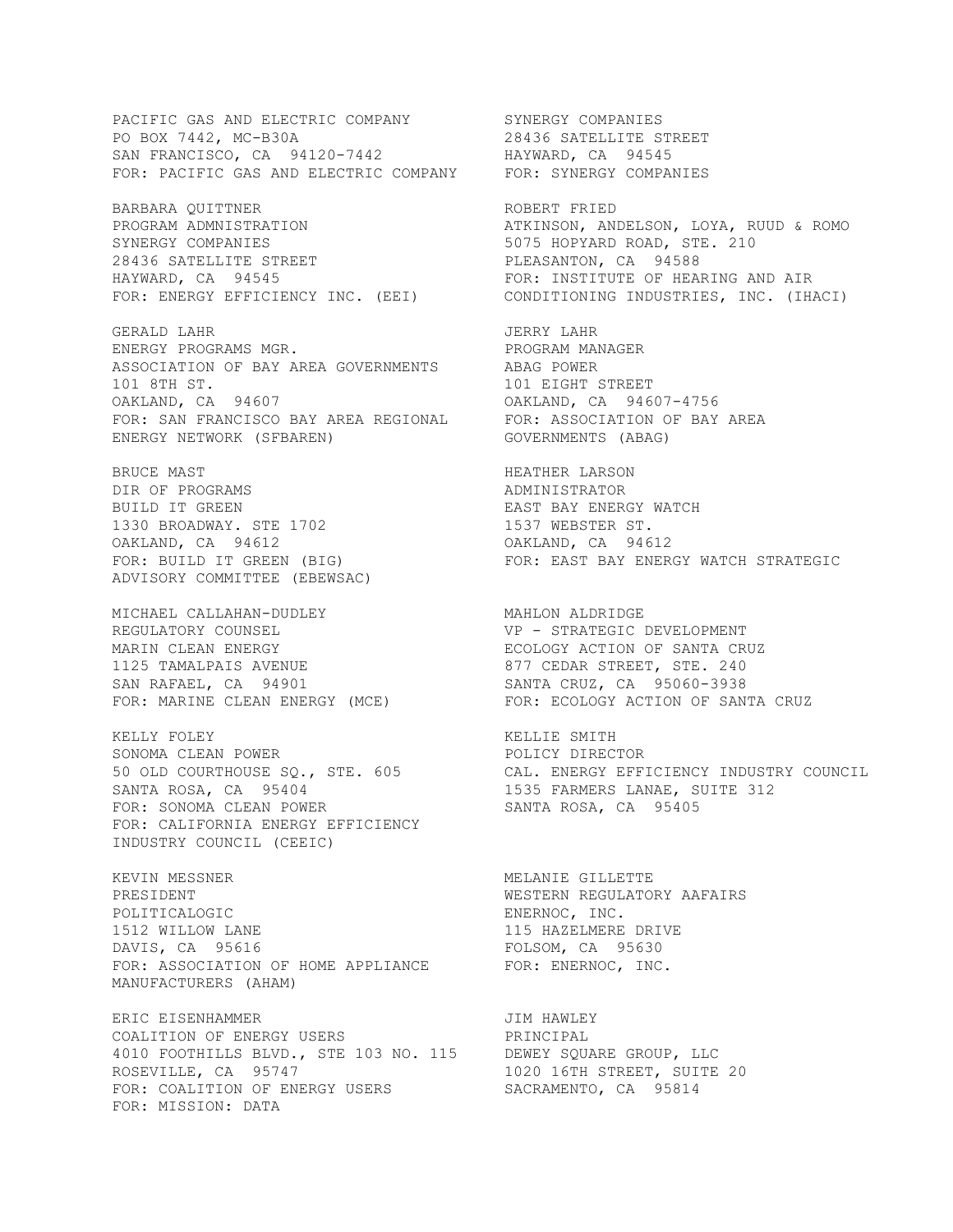JUSTIN WYNNE THOMAS A. ENSLOW ATTORNEY ATTORNEY BRAUN BLAISING MCLAUGHLIN & SMITH, P.C. ADAMS BROADWELL JOSEPH AND CARDOZO<br>915 L STREET, SUITE 1480 520 CAPITOL MALL, STE. 350 915 L STREET, SUITE 1480 SACRAMENTO, CA 95814 SACRAMENTO, CA 95814 FOR: CALIFORNIA MUNICIPAL UTILITIES FOR: JOINT COMMITTEE ON ENERGY AND ASSOCIATION (CMUA) ENVIRONMENTAL POLICY (JCEEP)

THOMAS A. ENSLOW THOMAS A. ENSLOW ADAMS BROADWELL JOSEPH AND CARDOZO ADAMS BROADWELL JOSEPH & CARDOZO 520 CAPITOL MALL, SUITE 350 520 CAPITOL MALL, SUITE 350 520 CAPITOL MALL, SUITE 350<br>
SACRAMENTO, CA 95814<br>
SACRAMENTO, CA 95814 FOR: CALIFORNIA STATE LABOR MANAGEMENT FOR: CALIFORNIA CONSTRUCTION INDUSTRY COOPERATION COMMITTEE-FOR THE LABOR MANAGEMENT COOPERATION TRUST INTERNATIONAL BROTHERHOOD OF ELECTRICAL (CCILMCT) WORKERS / THE NATIONAL ELECTRICAL CONTRACTORS ASSOCIATON (LMCC)

JOHN LARREA KAREN NORENE MILLS CALIFORNIA LEAGUE OF FOOD PROCESSORS ATTORNEY 1755 CREEKSIDE OAKS DRIVE, STE 250 CALIFORNIA FARM BUREAU FEDERATION SACRAMENTO, CA 95833 2300 RIVER PLAZA DRIVE FOR: CALIFORNIA LEAGUE OF FOOD SACRAMENTO, CA 95833

ROBERT MOWRIS SAM SIRKIN PROFESSIONAL ENGINEER VP - PROGRAM DEVELOPMENT ROBERT MOWRIS & ASSOCIATES, INC. JACO ENVIRONMENTAL, INC. PO BOX 2366<br>
OLYMPIC VALLEY, CA 96146 6908 SW 37TH<br>
PORTLAND, OR 97219 OLYMPIC VALLEY, CA 96146 PORTLAND, OR 97219

TOM ECKHART JACOB OSTER CEO ENERGYSAVVY 10612 NE 46TH STREET SEATTLE, WA 98102<br>KIRKLAND, WA 98033 SEATTLE, ENERGYSAVVY KIRKLAND, WA 98033 FOR: CAL-UCONS, INC.

# *Information Only*

ADAM SCHEER ALANA VOLSKAYA PACIFIC GAS AND ELECTRIC COMPANY PACIFIC GAS AND ELECTRIC COMPANY EMAIL ONLY EMAIL ONLY EMAIL ONLY, CA 00000 EMAIL ONLY, CA 00000

ALEJANDRA MEJIA ALICE STOVER EMAIL ONLY SERVICE SERVICE ON THE CLEAN ENERGY EMAIL OLY, CA 00000 EMAIL O NLY EMAIL ONLY, CA 00000

ALLAN LEE ALLAN RAGO EXEC. DIR., ENERGY SERVICES DIVISION QUALITY CONSERVATION SERVICES, INC. CADMUS EMAIL ONLY

PROCESSORS FOR: CALIFORNIA FARM BUREAU FEDERATION

FOR: ROBERT MOWRIS & ASSOCIATES, INC. FOR: JACO ENVIRONMENTAL, INC. (JACO)

CAL-UCONS 159 SOUTH JACKSON STREET, SUITE 420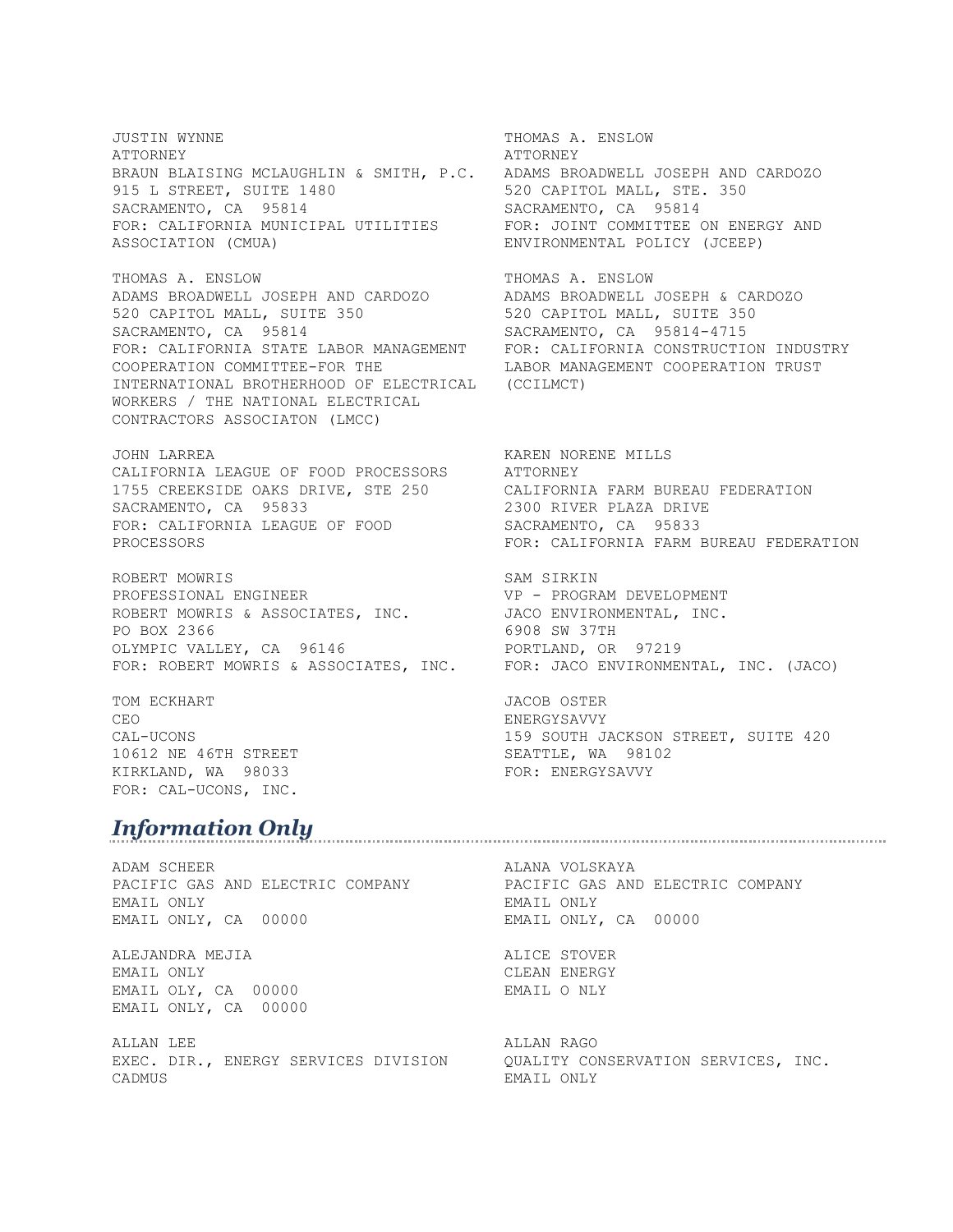EMAIL ONLY **EMAIL ONLY, CA** 00000 EMAIL ONLY, OR 00000 ANDRA PLIGAVKO ANDREW CAMPBELL EMAIL ONLY<br>
EXEC. DIR., ENERGY INSTITUTE AT HAAS<br>
UNIVERSITY OF CALIFORNIA, BERKELEY EMAIL ONLY, CA 00000 EMAIL ONLY EMAIL ONLY, CA 00000 ANNETTE BEITEL **ARLEEN NOVOTNEY** FUTURE ENERGY ENTERPRISES-CAL.TECH. FORM ACCESS / SCF EMAIL ONLY EMAIL ONLY EMAIL ONLY, CA 00000 EMAIL ONLY, CA 00000 BARBARA BARKOVICH BECKIE MENTEN BECKIE MENTEN CONSULTANT CONSULTANT CONSULTANT EFFICIENCY COORDINATOR<br>BARKOVICH & YAP CONSULTANT MARIN CLEAN ENERGY MARIN CLEAN ENERGY EMAIL ONLY EMAIL ONLY EMAIL ONLY, CA 00000 EMAIL ONLY, CA 00000 BRIAN SMITH CAROL YIN PACIFIC GAS AND ELECTRIC COMPANY YINSIGHT, INC EMAIL ONLY EMAIL ONLY EMAIL ONLY, CA 00000 EMAIL ONLY, CA 00000 CAROLINE CHEN CASE COORDINATION EMAIL ONLY PACIFIC GAS AND ELECTRIC COMPANY EMAIL ONLY, CA 00000 EMAIL ONLY EMAIL ONLY, CA 00000 CASSANDRA FELICIANO CATHIE A. ALLEN REGULATORY CASE MANAGER **Example 19 PACIFICORP** PACIFIC GAS AND ELECTRIC COMPANY EMAIL ONLY EMAIL ONLY **EMAIL ONLY, CA** 00000 EMAIL ONLY, CA 00000 CHUCK BUCK CORINNE M. SIERZANT MANAGER, REGULATORY AFFAIRS SOUTHERN CALIFORNIA GAS COMPANY OPOWER EMAIL ONLY EMAIL ONLY EMAIL ONLY, CA 00000 EMAIL ONLY, CA 00000 CORY SCOTT CORY SCOTT PACIFICORP TYLER & ASSOCIATES EMAIL ONLY EMAIL ONLY EMAIL ONLY, NV 00000 EMAIL ONLY, CA 00000 DAMON FRANZ DAVID HUANG DIRECTOR - POLICY & ELECTRICITY MARKETS LEGAL FELLOW SOLARCITY **THE GREENLINING INSTITUTE** EMAIL ONLY EMAIL ONLY EMAIL ONLY, CA 00000 EMAIL ONLY, CA 00000 DORREN CARUTH ELI HARLAND PACIFIC GAS AND ELECTRIC COMPANY CALIFORNIA ENERGY COMMISSION EMAIL ONLY ENERGY RESEARCH & DEVELOPMENT DIV.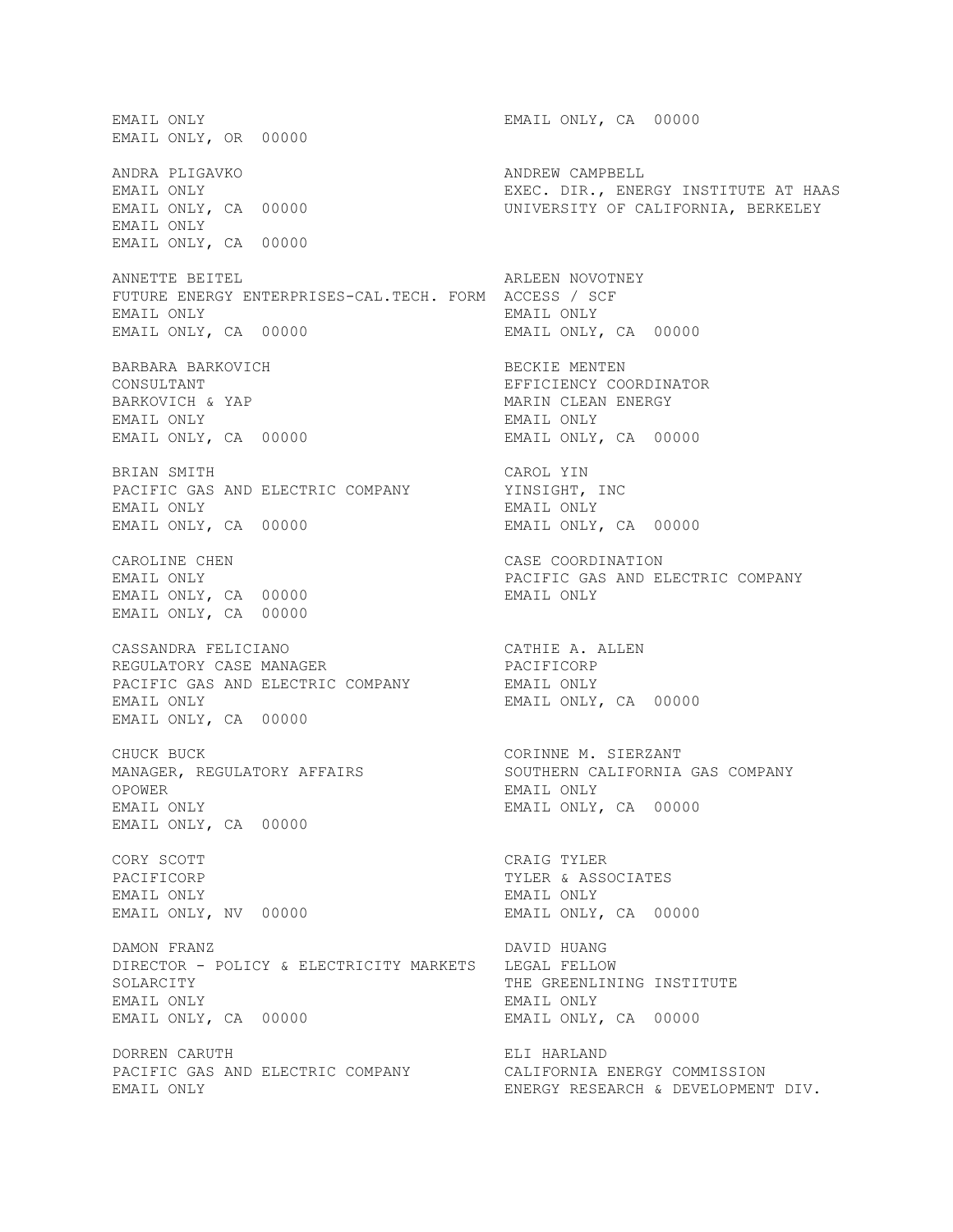EMAIL ONLY, CA 00000 EMAIL ONLY EMAIL ONLY, CA 00000 EMILY SANGI<br>
DAVIS WRIGHT TREMAINE, LLP<br>
ASSOCIATE DIRE EMAIL ONLY, CA 00000 EMAIL ONLY EMAIL ONLY, CA 00000 GREG WIKLER **HANNA GRENE** DIR - ENERGY CENTER FOR SUSTAINBLE ENERGY NAVIGANT CONSULTING, INC. EMAIL ONLY EMAIL ONLY EMAIL ONLY, CA 00000 EMAIL ONLY, CA 00000 JEAN SHELTON JENNIFER BERG ITRON BAYREN PROJECT MANAGER EMAIL ONLY ASSOCIATION OF BAY AREA GOVERNMENTS EMAIL ONLY, CA 00000 EMAIL ONLY EMAIL ONLY, CA 00000 JENNY ROECKS JEREMY WAEN EMAIL ONLY, CA 00000 MARIN CLEAN ENERGY EMAIL ONLY EMAIL ONLY, CA 00000 JESSICA COHEN JOHN CAVALLI MANAGEMENT FOLLOW/PROGRAM MANAGER ITRON L.A.COUNTY OFFICE OF SUSTAINABILITY EMAIL ONLY L.A.COUNTY OFFICE OF SUSTAINABILITY EMAIL ONLY **EMAIL ONLY, CA** 00000 EMAIL ONLY, CA 00000 KATIE ELLIOTT KATY ROSENBERG ENERGY EFFICIENCY PROGRAM SPECIALIST MARIN CLEAN ENERGY **EMAIL ONLY** EMAIL ONLY **EMAIL ONLY, CA** 00000 EMAIL ONLY, CA 00000 KRIS BRADLEY **EXECUTE:** THE LINDSEY HAWES ITRON CENTER FOR SUSTAINABLE ENERGY EMAIL ONLY EMAIL ONLY EMAIL ONLY, CA 00000 EMAIL ONLY, CA 00000 LUCY MORRIS LUJUANA MEDINA PACIFIC GAS AND ELECTRIC COMPANY SOCALGAS EMAIL ONLY EMAIL ONLY EMAIL ONLY, CA 00000 EMAIL ONLY, CA 00000 MARC COSTA 600 MARIA STAMAS ENERGY COALITION LEGAL FELLOW, ENERGY PROGRAM EMAIL ONLY NATURAL RESOURCES DEFENSE COUNCIL EMAIL ONLY, CA 00000 EMAIL ONLY EMAIL ONLY, CA 00000 MARTHA A. GARCIA MCC REGULATORY MG, ENGR'ING SVCS AND CODES.STANDARD MARIN CLEAN ENERGY

ASSOCIATE DIRECTOR ENERGY SERVICES EMAIL ONLY THE PRES. THE PRESENTION ON UNIVERSITY OF CALIF. OFFICE OF THE PRES. REGULATORY ANALYST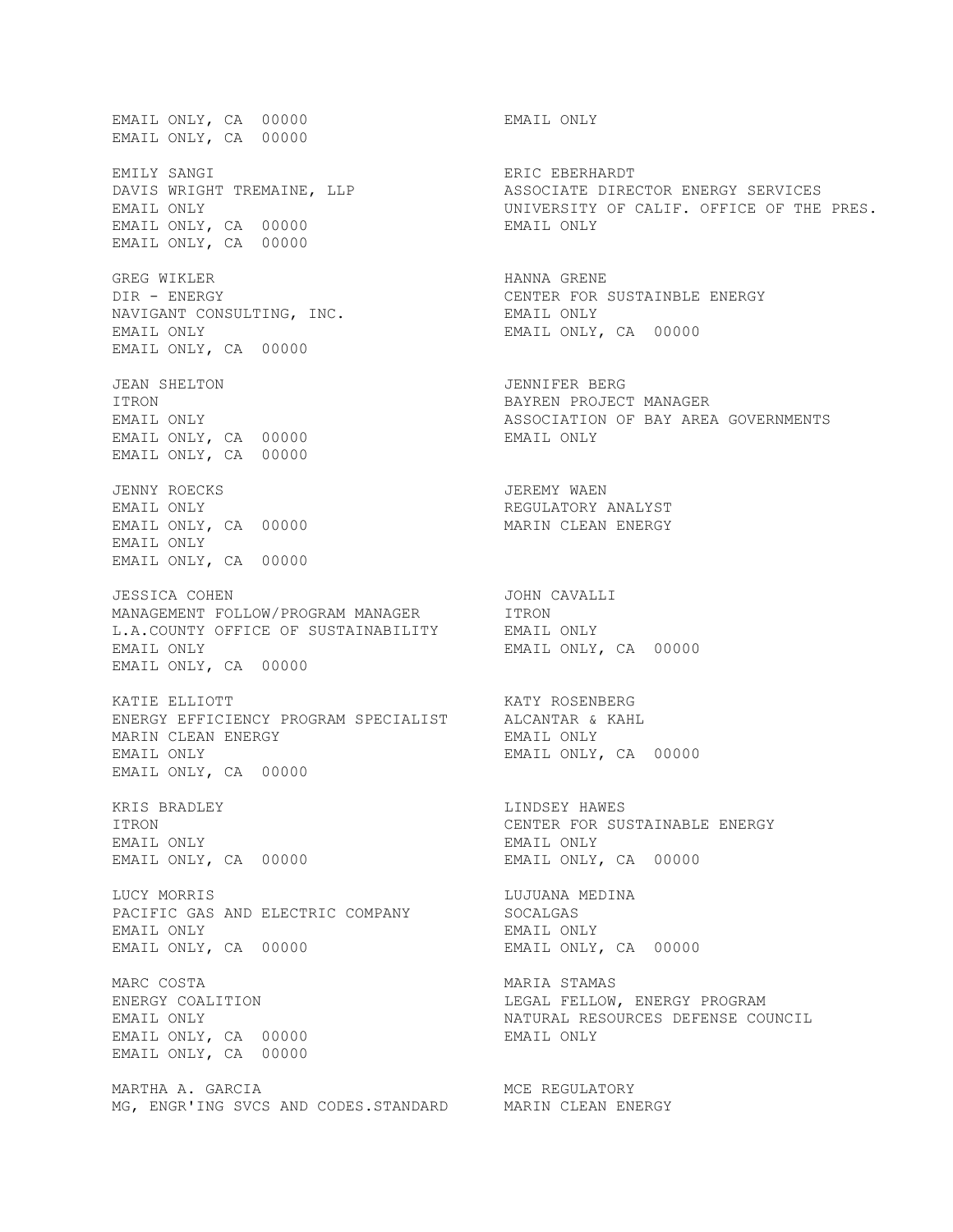SEMPRA UTILITIES EMAIL ONLY EMAIL ONLY **EMAIL ONLY, CA** 00000 EMAIL O NLY, CA 00000 MERRIAN BORGESON MICHAEL ALCANTAR NATURAL RESOURCES DEFENSE COUNCIL EMAIL ONLY EMAIL ONLY EMAIL ONLY, CA 00000 EMAIL ONLY, CA 00000 MICHAEL NGUYEN MICHAEL NORBECK ENERGY COALITION PACIFIC GAS AND ELECTRIC COMPANY EMAIL ONLY EMAIL ONLY EMAIL ONLY, CA 00000 EMAIL ONLY, CA 00000 MIKE CADE **MIKE RUFO** ALCANTAR & KAHL **ITRON** EMAIL ONLY EMAIL ONLY EMAIL ONLY, CA 00000 EMAIL ONLY, CA 00000 MISTI BRUCERI NIKHIL GANDHI MISTI BRUCERI & ASSOCIATES, LLC<br>EMAIL ONLY EMAIL ONLY, EMAIL ONLY, CA 00000 PATRICK FERGUSON PATRICK THACHER<br>DAVIS WRIGHT TREMAINE, LLP AND MOE CLEAN ENERGY DAVIS WRIGHT TREMAINE, LLP EMAIL ONLY EMAIL ONLY EMAIL ONLY, CA 00000 EMAIL ONLY, CA 00000 RACHEL HARCHARIK **RAFAEL FRIEDMANN** ITRON PACIFIC GAS AND ELECTRIC COMPANY EMAIL ONLY EMAIL ONLY EMAIL ONLY, CA 00000 EMAIL ONLY, CA 00000 RICARDO AMON **ROD** NASH UC - DAVIS EMAIL ONLY **EMAIL ONLY, CA** 00000 EMAIL ONLY, CA 00000 SAMUEL HARVEY **SAMUEL HARVEY** SAMUEL HARVEY KEYES, FOX AND WIEDMAN LLP BKI EMAIL ONLY EMAIL ONLY EMAIL ONLY, CA 00000 EMAIL ONLY, CA 00000 SEPHRA A. NINOW SHAHANA SAMIULLAH REGULATORY AFFAIRS MGR. SOUTHERN CALIFORNIA EDISON COMPANY CENTER FOR SUSTAINABLE ENERGY FOR THAIL ONLY EMAIL ONLY EMAIL ONLY, CA 00000 EMAIL ONLY, CA 00000 SHARYN BARATA STEVEN GUERRY ITRON PROGRAM CONSULTANT EMAIL ONLY BKI EMAIL ONLY, CA 00000 EMAIL ONLY EMAIL ONLY, CA 00000

EMAIL ONLY, CA 00000 FOOD INDUSTRY ENERGY SPECIALIST MGR. EE DEVELOPMENT, POWER ENTERPRISE CALIF. INST. OF FOOD & AGRI. RESEARCH SF PUBLIC UTILITIES COMMISSION (SFPUC)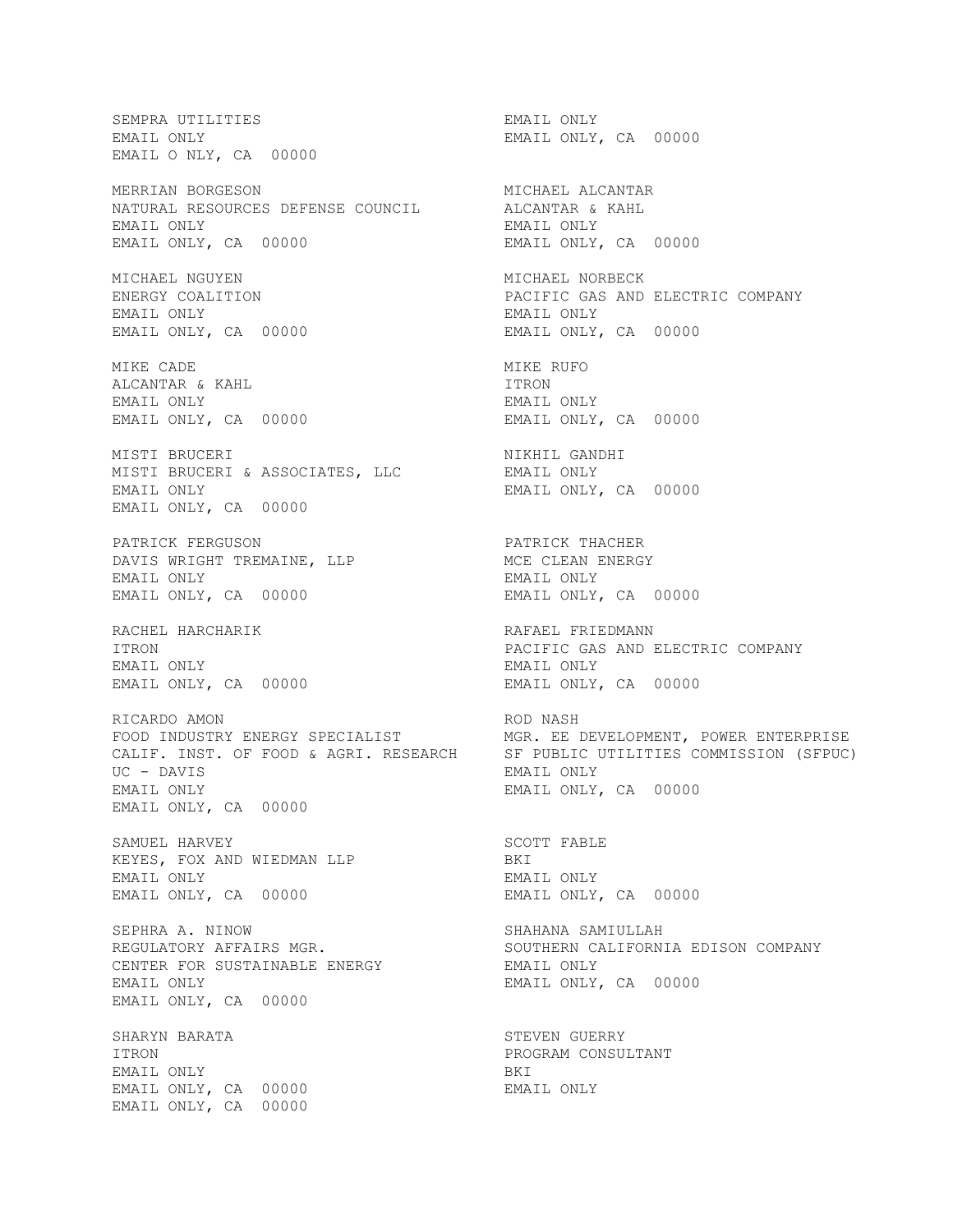TIM OLSEN MRW & ASSOCIATES, LLC ENERGY COALITION **ENERGY** COALITION EMAIL ONLY **EMAIL ONLY, CA** 00000 EMAIL ONLY, CA 00000 DAVIS WRIGHT TREMAINE LLP **KAREN TERRANOVA** EMAIL ONLY SALON BROOM CONTROL AND ALCANTAR & KAHL EMAIL ONLY, CA 00000 EMAIL ONLY EMAIL ONLY, CA 00000-0000 ROBERT KASMAN JEFF PERKINS PACIFIC GAS AND ELECTRIC COMPANY EMAIL ONLY **120 WATER STREET, SUITE 350** EMAIL ONLY, CA 00000-0000 WORTH ANDOVER, MA 01845 ERIKA DIAMOND LAURA KIER ENERGYHUB ENERGYHUB 232 3RD STREET, SUITE 201<br>BROOKLYN, NY 11215 BROOKLYN, NY 11215 BROOKLYN, NY 11215 BROOKLYN, NY 11215 RUTH HUPART **KATHERINE JOHNSON** 1220 19TH STREET, NW, STE. 800 JOHNSON CONSULTING GROUP WASHINGTON, DC 20036 1033 LINDFIELD DRIVE FREDERICK, MD 21702 RACHEL HOLMES JACK CAMERON APPLIANCES RECYCLING CENTER OF AM., INC. PRESIDENT 7400 EXCELSIOR BLVD. APPLIANCES RECYCLING CENTERS OF AM., INC MINNEAPOLIS, MN 55426 7400 EXCELSIOR BLVD MINNEAPOLIS, MN 55426-4517 KELLY CRANDALL **LISA HOUGH** KEYES, FOX & WIEDMAN LLP SIMPLE ENERGY 1580 LINCOLN ST., STE. 800 1215 SPRUCE ST., STE. 301 1580 LINCOLN ST., STE. 800 1215 SPRUCE ST., STE. 301<br>DENVER, CO 80203 BOULDER, CO 80302 ADAM BLOCK CAMERON BROOKS MANAGER, REGULATORY AFFAIRS THE RESOLATION RESOLUTION SIMPLE ENERGY, INC. THE RESOLUTION OF THE RESOLUTION OF THE 100 1215 SPRUCE STREET, STE. 301 BOULDER, CO 80304 BOULDER, CO 80304 PETER C. JACOBS DAVID C. CLARK BUILDING METRICS INC. ADVISOR 2540 FRONTIER AVE. SUITE 100 ENERGY EFFICIENCY INC. 2540 FRONTIER AVE. SUITE 100 ENERGY EFFICIENCY INC.<br>BOULDER, CO 80304 595 S. BLUFF ST., NO. 5 ST. GEORGE, UT 84770 JULIE RICHARDSON CYNTHIA K. MITCHELL PRESIDENT FRESIDENT ENERGY ECONOMICS INC. ENERGY EFFICIENCY INC. 530 COLGATE COURT 595 S. BLUFF ST., NO. 5 RENO, NV 89503 ST. GEORGE, UT 84770 FOR: ENERGY EFFICIENCY INC. (EEI)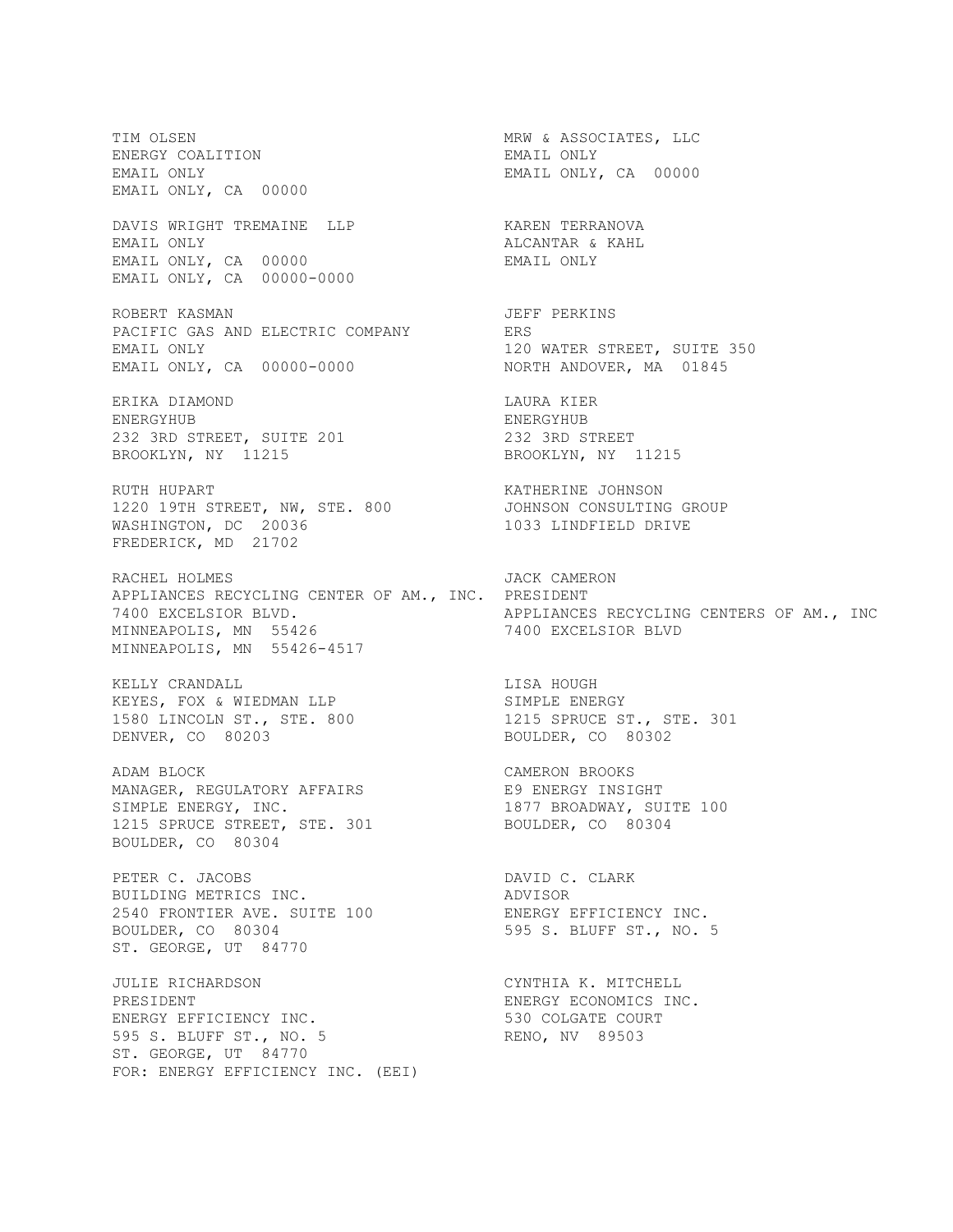LUKE HERMANN ALMA MENA WILLIAMSON LUKE HERMANN CONSULTING, INC. 950 MARSH AVE.<br>950 MARSH AVE. 555 W. 5TH STREET, M.L. 19A7 RENO, NV 89509 CONSERVATION CONSERVATION CONSERVATION CALCELES, CA 90013 ANDREW NIH ANDREW STEINBERG SOUTHERN CALIFORNIA GAS COMPANY **REGULATORY POLICY & REPORTING MGR.** 555 WEST FIFTH ST., GT19A7 SOUTHERN CALIFORNIA GAS COMPANY LOS ANGELES, CA 90013 555 W. FIFTH STREET, GT19A7 LOS ANGELES, CA 90013 DARREN HANWAY DAVID KIM SOUTHERN CALIFORNIA GAS COMPANY SOUTHERN CALIFORNIA GAS COMPANY 555 WEST FIFTH ST., MAIL STOP GT19A7 555 WEST 5TH STREET LOS ANGELES, CA 90013 LOS ANGELES, CA 90013 ELIZABETH BAIRES JEFF SALAZAR REGULATORY MGR SOUTHERN CALIFORNIA GAS COMPANY SOUTHERN CALIFORNIA GAS COMPANY 555 W. FIFTH STREET, GT14D6 555 W. FIFTH ST., GT14D6 LOS ANGELES, CA 90013 LOS ANGELES, CA 90013 JESSE JOHN MARTINEZ<br>
SEMPRA UTILITIES<br>
SEMPRA UTILITIES SEMPRA UTILITIES CUSTOMER PROGRAMS & ASSISTANCE 555 W. 5TH ST SOUTHERN CALIFORNIA GAS COMPANY LOS ANGELES, CA 90013 555 WEST FIFTH STREET, GT19A7 LOS ANGELES, CA 90013 KENDRA TALLEY **LETICIA AYALA** SOUTHERN CALIFORNIA GAS COMPANY SOUTHERN CALIFORNIA GAS COMPANY 555 W. FIFTH STREET, GT14D6 555 WEST 5TH STREET LOS ANGELES, CA 90013 LOS ANGELES, CA 90013 MARK HERVEY **MARK HUERTA** SOUTHERN CALIFORNIA GAS COMPANY SOUTHERN CA GAS COMPANY 555 W. FIFTH STREET 555 WEST 5TH STREET LOS ANGELES, CA 90013 LOS ANGELES, CA 90013 RONALD VAN DER LEEDEN CARLOS A. H. VAQUERANO DIR.-GENERAL RATE CASE & REVENUE REQ. EXECUTIVE DIR. SOUTHERN CALIFORNIA GAS COMPANY SALVADORAN AMERICAN LEADERSHIP 555 W. FIFTH STREET, GT14D6 1625 WEST OLYMPIC BLVD. LOS ANGELES, CA 90013 LOS ANGELES, CA 90015 FOR: SALVADORAN AMERICAN LEADERSHIP AND EDUCATIONAL FUND (SALEF) DAVID A. COHEN NABELL GARCIA PAINE CENTER FOR SUSTAINABLE ENERGY PRINCIPAL 617 WEST 7TH STREET, SUITE 305 ICF INTERNATIONAL LOS ANGELES, CA 90017 601 W 5TH STREET, STE. 900 LOS ANGELES, CA 90071 LENA LUNA **DAVID P. LOWREY** SO. BAY CITIES COUNCIL OF GOVERNMENTS DIRECTOR, REGULATORY STRATEGY 20285 S. WESTERN AVE., STE. 100 COMVERGE, INC. TORRANCE, CA 90501 8105 CALMOSA AVENUE WHITTIER, CA 90602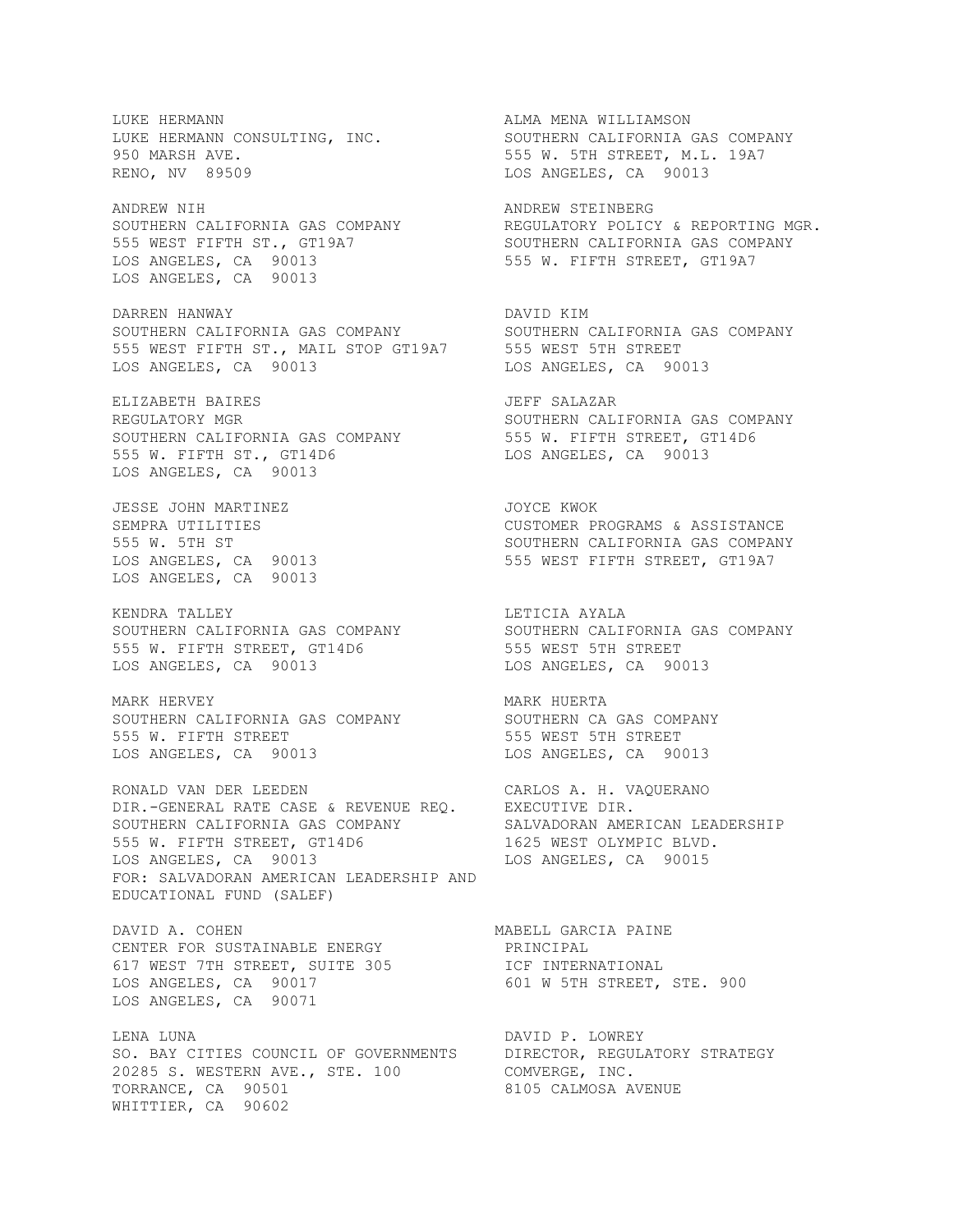COMMERCE ENERGY, INC. THE CALIFORNIA STATE UNIVERSITY 6 CENTERPOINTE DRIVE, STE. 750 401 GOLDEN SHORE LA PALMA, CA 90623 LONG BEACH, CA 90802-4210

GREGORY S.G. KLATT CASE ADMINISTRATION 4766 PARK GRANADA, STE. 209 ROSEMEAD, CA 91770 CALABASAS, CA 91302

CHARISSE BURNETT **FRANK W. HARRIS** SO. CALIFORNIA EDISON COMPANY THE REGULATORY ECONOMIST 1515 WALNUT GROVE AVENUE, 4TH FLR SOUTHERN CALIFORNIA EDISON ROSEMEAD, CA 91770 2244 WALNUT GROVE ROSEMEAD, CA 91770

JANET COMBS, ESQ. DONALD C. LIDDELL SR. ATTORNEY **AND SERVICE SERVICE AT A SERVICE AT SOLUT** SOUTHERN CALIFORNIA EDISON COMPANY DOUGLASS & LIDDELL SOUTHERN CALIFORNIA EDISON COMPANY DOUGLASS & LIDDELL<br>2244 WALNUT GROVE AVENUE 2928 2ND AVENUE ROSEMEAD, CA 91770 SAN DIEGO, CA 92103

ANNLYN M. FAUSTINO CENTRAL FILES REGULATORY CASE ANALYST & SUPPORT SAN DIEGO GAS & ELECTRIC COMPANY SDG&E/SCGC 8330 CENTURY PARK CT, CP31-E 8330 CENTURY PARK COURT, CP31E SAN DIEGO, CA 92123-1530 SAN DIEGO, CA 92123

JOY C. YAMAGATA ATHENA BESA REGULATORY MANAGER CUSTOMER PROGAMS & POLICY MANAGER SAN DIEGO GAS & ELECTRIC / SOCALGAS SAN DIEGO GAS & ELECTRIC COMPANY 8330 CENTURY PARK COURT, CP31F 6335 CENTURY PARK COURT, CP12H SAN DIEGO, CA 92123-1530 SAN DIEGO, CA 92123-1569

PAUL MARCONI SHEENA TRAN BEAR VALLEY ELECTRIC SERVICE **INTERNATIONAL** 42020 GARSTIN DRIVE, PO BOX 1547 1 ADA, SUITE 100 BIG BEAR LAKE, CA 92315 IRVINE, CA 92618

JEFF HIRSCH SOME SOME STRUKT OM STRUKT JOHN AVINA JAMES J. HIRSCH & ASSOCIATES ABRAXAS ENERGY CONSULTING,LLC 12185 PRESILLA ROAD 811 PALM STREET SANTA ROSA VALLEY, CA 93012-9243 SAN LUIS OBISPO, CA 93401

DEEANN TOZLIAN COURTNEY KALASHIAN 590 W LOCUST AVENUE, SUITE 103 FRESNO, CA 93726 ORGANIZATION (SJVCEO)

STEPHEN STOLTE NICK BROD COORDINATOR - OFFICE OF SUSTAINABILITY CLEARESULT COUNTY OF SAN MATEO 1100 GRUNDY LANE, STE. 100

INGER GOODMAN<br>REGULATORY AFFAIRS MANAGER CHIEF, ENERGY & SUSTAINABILITY<br>COMMERCE ENERGY, INC.<br>CALIFORNIA STATE UNIVERSITY REGULATORY AFFAIRS MANAGER CHIEF, ENERGY & SUSTAINABILITY

ATTORNEY SOUTHERN CALIFORNIA EDISON COMPANY DOUGLASS & LIDDELL 2244 WALNUT GROVE AVENUE, PO BOX 800

STRATEGIC PLANNING RESEARCH MGR SAN JOAQUIN VALLEY CLEAN ENERGY ORG. RICHARD HEATH & ASSOCIATES, INC. 4747 NORTH FIRST STREET, SUITE 140 FRESNO, CA 93650 FOR: SAN JOAQUIN VALLEY CLEAN ENERGY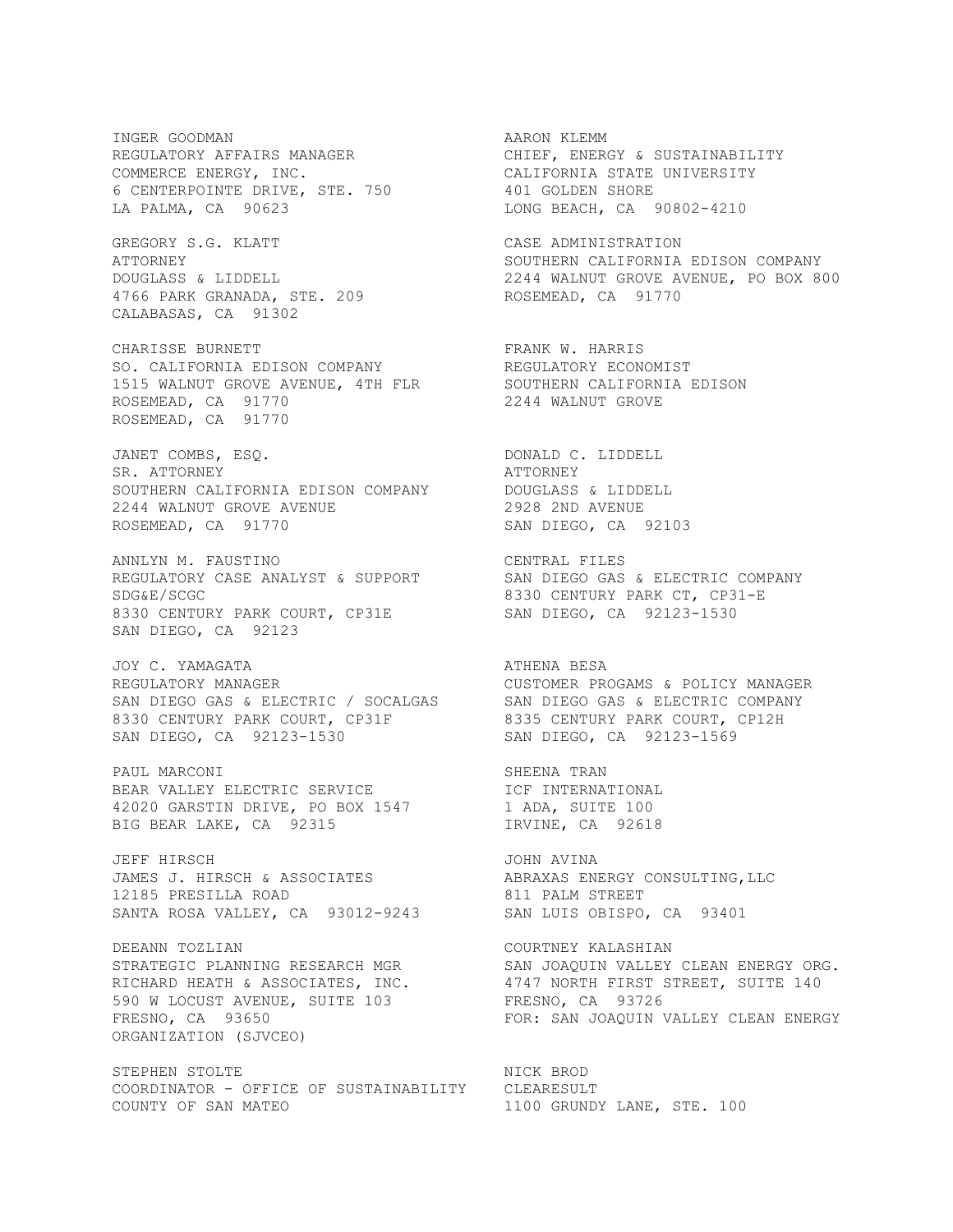400 COUNTY CENTER SAN BRUNO, CA 94066 REDWOOD CITY, CA 94063

S.F. DEPT. OF THE ENVIRONMENT SFPUC 1455 MARKET STREET, SUITE 1200 525 GOLDEN GATE AVE. SAN FRANCISCO, CA 94102 SAN FRANCISCO, CA 94102

ANN KELLY **CAL BROOMHEAD** SAN FRANCISCO, CA 94103 SAN FRANCISCO, CA 94103

ELISE TORRES JEFF GUILD STAFF ATTORNEY **ENOVITY, INC.** 785 MARKET STREET, SUITE 1400 SAN FRANCISCO, CA 94104 SAN FRANCISCO, CA 94103 FOR: ENOVITY, INC.

AMUL SATHE **ANDY FESSEL** NAVIGANT CONSULTING **EXECUTE:** PACIFIC GAS & ELECTRIC COMPANY 1 MARKET ST., SPEAR TOWER STE.1200 245 MARKET STREET, N4Q SAN FRANCISCO, CA 94105 SAN FRANCISCO, CA 94105

BRUCE PERLSTEIN CARA GOLDENBERG SAN FRANCISCO, CA 94105

DEREK JONES JULIA LIBERZON NAVIGANT CONSULTING, INC. CASE MGR. ONE MARKET ST., SPEAR TOWER, SUITE 1200 PACIFIC GAS AND ELECTRIC COMPANY SAN FRANCISCO, CA 94105 77 BEALE STREET, B10B SAN FRANCISCO, CA 94105

MARY A. GANDESBERY MARY ANDERSON ATTORNEY PACIFIC GAS & ELECTRIC COMPANY PACIFIC GAS AND ELECTRIC COMPANY 245 MARKET STREET, N4Q 77 BEALE STREET, MS-B30A / PO BOX 7442 SAN FRANCISCO, CA 94105 SAN FRANCISCO, CA 94105 FOR: PACIFIC GAS & ELECTRIC COMPNANY

MATTHEW H. LEWIS MUSHTAQ AHMAD PACIFIC GAS & ELECTRIC COMPANY 77 BEALE ST, B27L 101 SECOND STREET SAN FRANCISCO, CA 94105 SAN FRANCISCO, CA 94105

PRISCILLA JOHNSON RACHEL SACKMAN PACIFIC GAS & ELECTRIC COMPANY STRATEGIC ANALYST SAN FRANCISCO, CA 94105 245 MARKET STREET, NQ4 SAN FRANCISCO, CA 94105

TERRY FRY SAMUEL GOLDING VP, ENERGY MANAGEMENT **Example 19** PRESIDENT

KATHLEEN BRYAN CLEANPOWERSF REGULARTORY

DEPARTMENT OF THE ENVIRONMENT **DEPT OF ENVIRONMENT, ENERGY SECTION** CITY & COUNTY OF SAN FRANCISCO CITY AND COUNTY OF SAN FRANCISCO 1145 MARKET STREET, SUITE 1200 1145 MARKET STREET, SUITE 1200

THE UTILITY REFORM NETWORK 100 MONTGOMERY STREET, SUITE 600

DIRECTOR, ADVISORY DIAN GRUENEICH CONSULTING, LLC KPMG LLP 201 MISSION STREET, SUITE 1200 55 SECOND ST., STE. 1400 SAN FRANCISCO, CA 94105

245 MARKET STREET, N4Q PACIFIC GAS & ELECTRIC COMPANY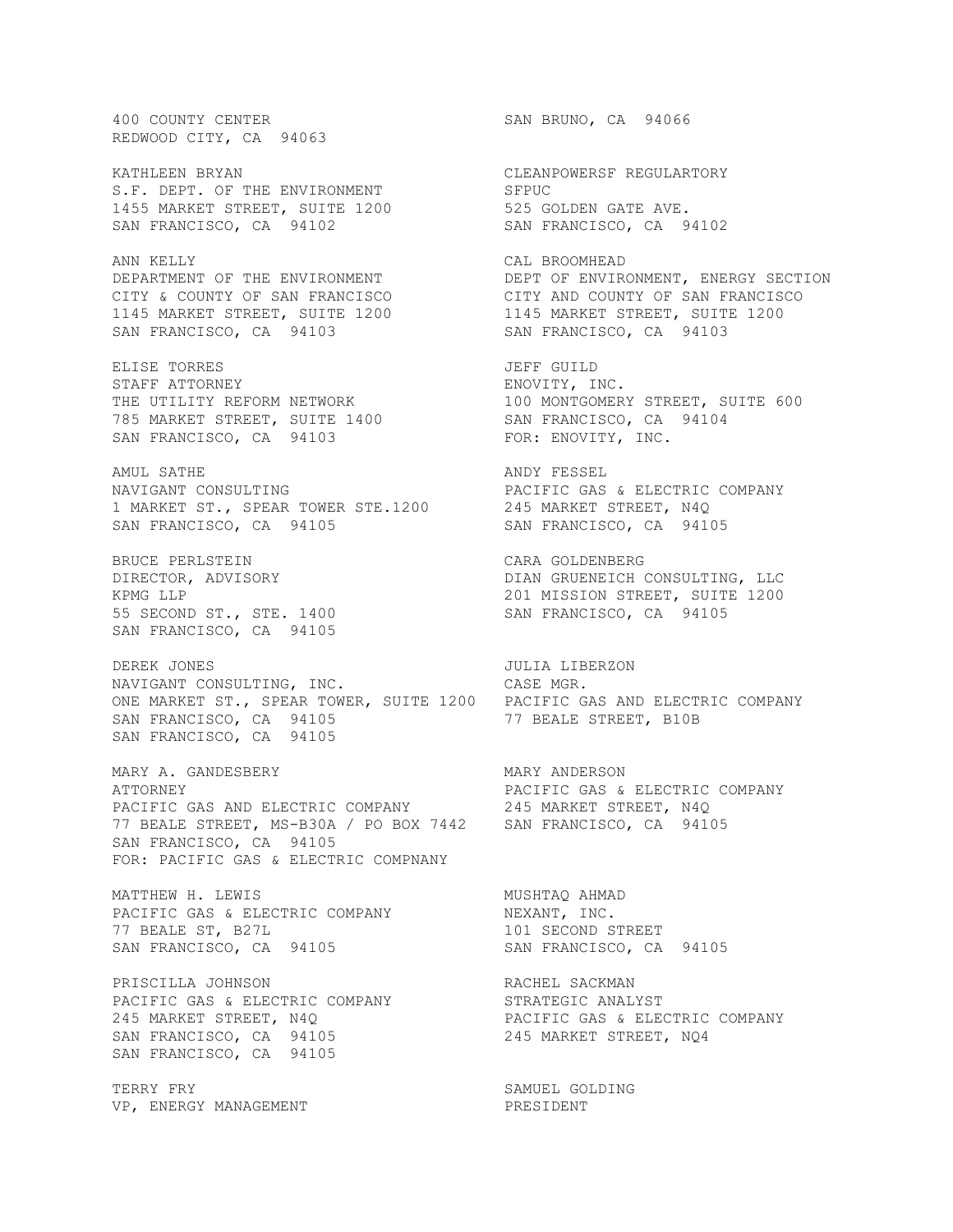101 2ND STREET, 10TH FLOOR<br>SAN FRANCISCO, CA 94105 JILL N. JAFFE MICAH FULLER NOSSAMAN LLP PG&E 50 CALIFORNIA STREET, 34TH FLOOR 245 MARKET STREET 50 CALIFORNIA STREET, 34TH FLOOR 245 MARKET STREET<br>SAN FRNACISCO, CA 94111 SAN FRANCISCO, CA 94111 SAMUEL P. KRASNOW **MARTIN MARTIN** V.P. - REGULATORY AFFAIRS NOSSAMAN LLP FIRSTFUEL SOFTWARE, INC.  $\begin{array}{ccc} 50 & \text{CALIFORNIA} \text{STREET,} \text{STE.} \end{array}$  3400 ONE EMBARCADERO CENTER, SE. 1150 SAN FRANCISCO, CA 94111-4799 SAN FRANCISCO, CA 94111 IRENE K. MOOSEN DAVID WOLPA ATTORNEY AT LAW DER - CLIENT SOLUTIONS LAW OFFICE OF IRENE K. MOOSEN ENERGYSAVVY 53 SANTA YNEZ AVENUE 672 CHURCH STREET SAN FRANCISCO, CA 94112 SAN FRANCISCO, CA 94114 ALEJANDRA MEJIA CALIFORNIA ENERGY MARKETS FUTURE ENERGY ENTERPRISES-CAL.TECH. FORM 425 DIVISADERO ST STE 303 2298 FULTON STRET SAN FRANCISCO, CA 94117-2242 SAN FRANCISCO, CA 94117 MEGAN M. MYERS SARA STECK MYERS ATTORNEY ATTORNEY AT LAW LAW OFFICES OF SARA STECK MYERS LAW OFFICES OF SARA STECK MYERS 122 - 28TH AVENUE 122 28TH AVENUE SAN FRANCISCO, CA 94121 SAN FRANCISCO, CA 94121 FOR: ENERNOC, INC. ANDREW YIP RICK COUNIHAN MGR - BUS. DEVELOPMENT (RBNA/PJ-BGT) ROBERT BOSCH LLC 3400 HILLVIEW AVENUE 4009 MIRANDA AVENUE, STE. 200 PALO ALTO, CA 94304 PALO ALTO, CA 94304 DIAN GRUENEICH DAVID SIDDIQUI STANFORD UNIVERSITY DAN DIRECTOR STANFORD UNIVERSITY **Example 20 STANFORD** 473 VIA ORTEGA, ROOM 387 CLEARESULT STANFORD, CA 94305 1710 S. AMPHLETT BLVD., STE. 340 SAN MATEO, CA 94402 FOR: CLEARESULT BONNIE DATTA DORAN MEAGHAN SIEMENS USA 1999 NOTE CLEAN ENERGY 4000 E. THIRD AVENUE **1990** 781 LINCOLN AVE., STE. 320 FOSTER CITY, CA 94404 SAN RAFAEL, CA 94553 ANDREW MEIMAN, PE SANDREW MEIMAN, PE PRINCIPAL **FOUNDING DIRECTOR** ARC ALTERNATIVES BETTER CLIMATE RESEARCH/POL. ANALYSIS 144 DONALD DRIVE 138 BROOKFIELD DR. MORAGA, CA 94556 MORAGA, CA 94556-1747

NEXANT INC COMMUNITY CHOICE PARTNERS, INC. 58 MIRABEL AVENUE<br>SAN FRANCISCO, CA 94110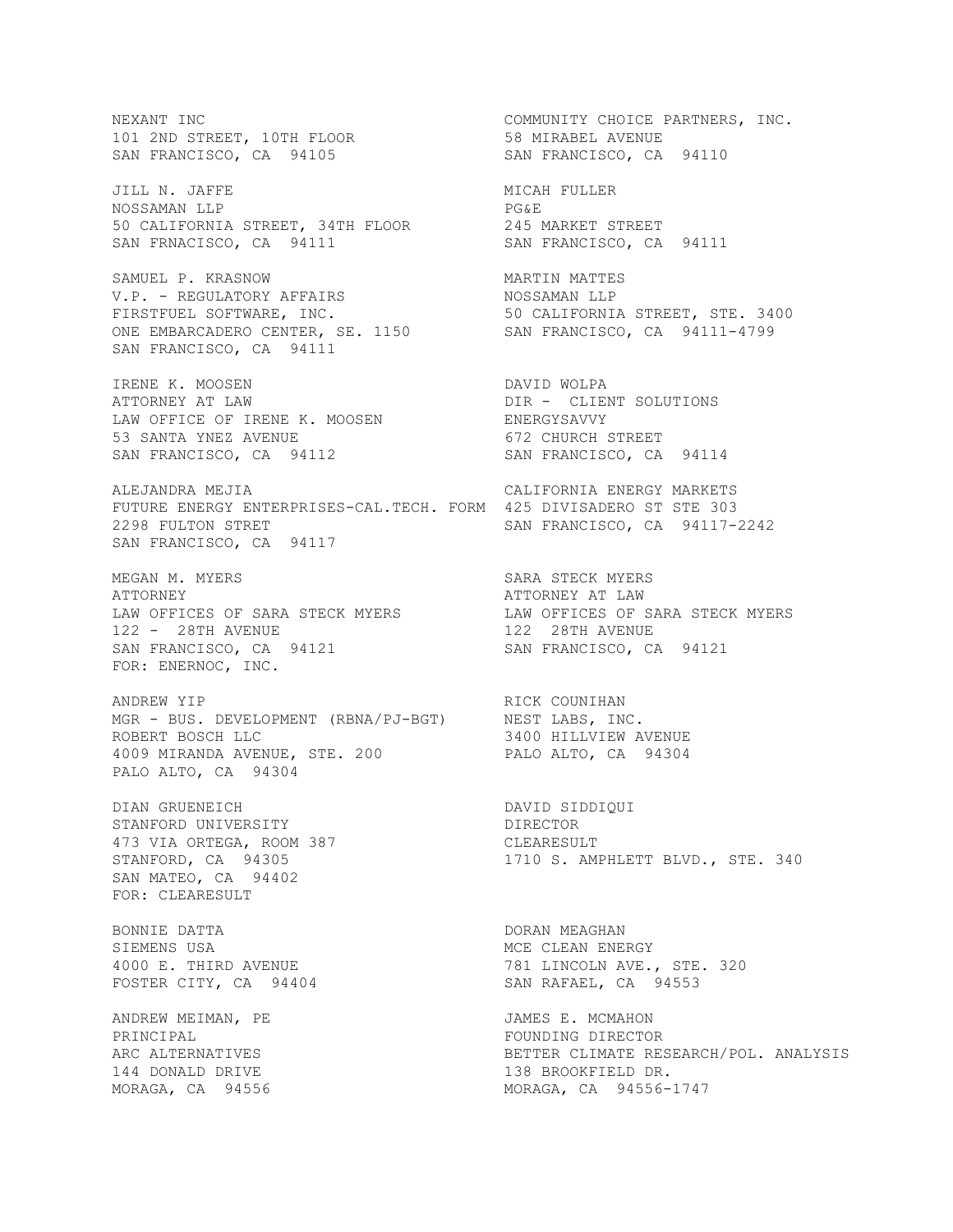DAVID DIAS ROBERT FRIED SHEET METAL WORKERS LOCAL 104 5075 HOPYARD ROAD, SUITE 210 2610 CROW CANYON ROAD PLEASANTON, CA 94588 SAN RAMON, CA 94583 FOR: JOINT COMMITTEE ON ENERGY AND ENVIRONMENTAL POLICY (JCEEP) FLOYD KENEIPP **ANN GRESSANI** TIERRA RESOURCE CONSULTANTS, INC. CONSULTANT 1200 MT. DIABLO BLVD., STE. 208 CA HOUSING PARTNERSHIP WALNUT CREEK, CA 94596 3428 JORDAN ROAD OAKLAND, CA 94602 DAVID THAYER CHRIS ANN DICKERSON PACIFIC GAS AND ELECTRIC COMPANY CAD CONSULTING 245 MARKET STREET, MC N6G 720B CANYON OAKS DR. SAN FRANCISCO, CA 94602 OAKLAND, CA 94605 ALLAN ROBLES CARMEN HENRIKSON LUCID<br>
104 12TH STREET, SUITE 3C<br>
1304 12TH STREET, SUITE 3C<br>
136 14TH STREET, SUITE 1020 304 12TH STREET, SUITE 3C TRC SOLUTIONS OAKLAND, CA 94607 436 14TH STREET, SUITE 1020 OAKLAND, CA 94612 FRED COITO **HANNAH ARNOLD** DNV GL OPINION DYNAMICS 155 GRAND AVENUE, SUITE 500 1999 HARRISON ST., STE. 1420 155 GRAND AVENUE, SUITE 500<br>
OAKLAND, CA 94612<br>
OAKLAND, CA 94612 JENNIFER MITCHELL-JACKSON MARGIE GARDNER PARTNER EXECUTIVE DIRECTOR UPINION DINAMICS<br>1999 HARRISON ST., STE. 1420 436 14TH STREET, SUITE 1020 OAKLAND, CA 94612 OAKLAND, CA 94612 FOR: CALIFORNIA ENERGY EFFICIENCY INDUSTRY COUNCIL MARY SUTTER MIKHAIL HARAMATI OPINION DYNAMICS ASSOCIATE 1999 HARRISON ST., STE. 1420 OAKLAND, CA 94612 1999 HARRISON ST., STE. 1420 OAKLAND, CA 94612 NINA MERCHANT-VEGA OLIVIA PATTERSON OPINION DYNAMICS OPINION DYNAMICS 1999 HARRISON ST., STE. 1420 1999 HARRISON ST., STE. 1420 OAKLAND, CA 94612 OAKLAND, CA 94612 STEPHANIE WANG **TAMI BUHR** SR. POLICY ATTORNEY **Example 20 SET AT A CONSTANT AND A SET A** OPINION DYNAMICS CENTER FOR SUSTAINABLE ENERGY 1999 HARRISON ST., STE. 1420 426 17TH STREEET, SUITE 700 OAKLAND, CA 94612 OAKLAND, CA 94612 TED POPE TED POPE VICE PRESIDENT COUNSEL

BUSINESS REP. ATKINSON, ANDELSON, LOYA, RUUD & ROMO

CAL. ENERGY EFFICIENCY INDUSTRY COUNCIL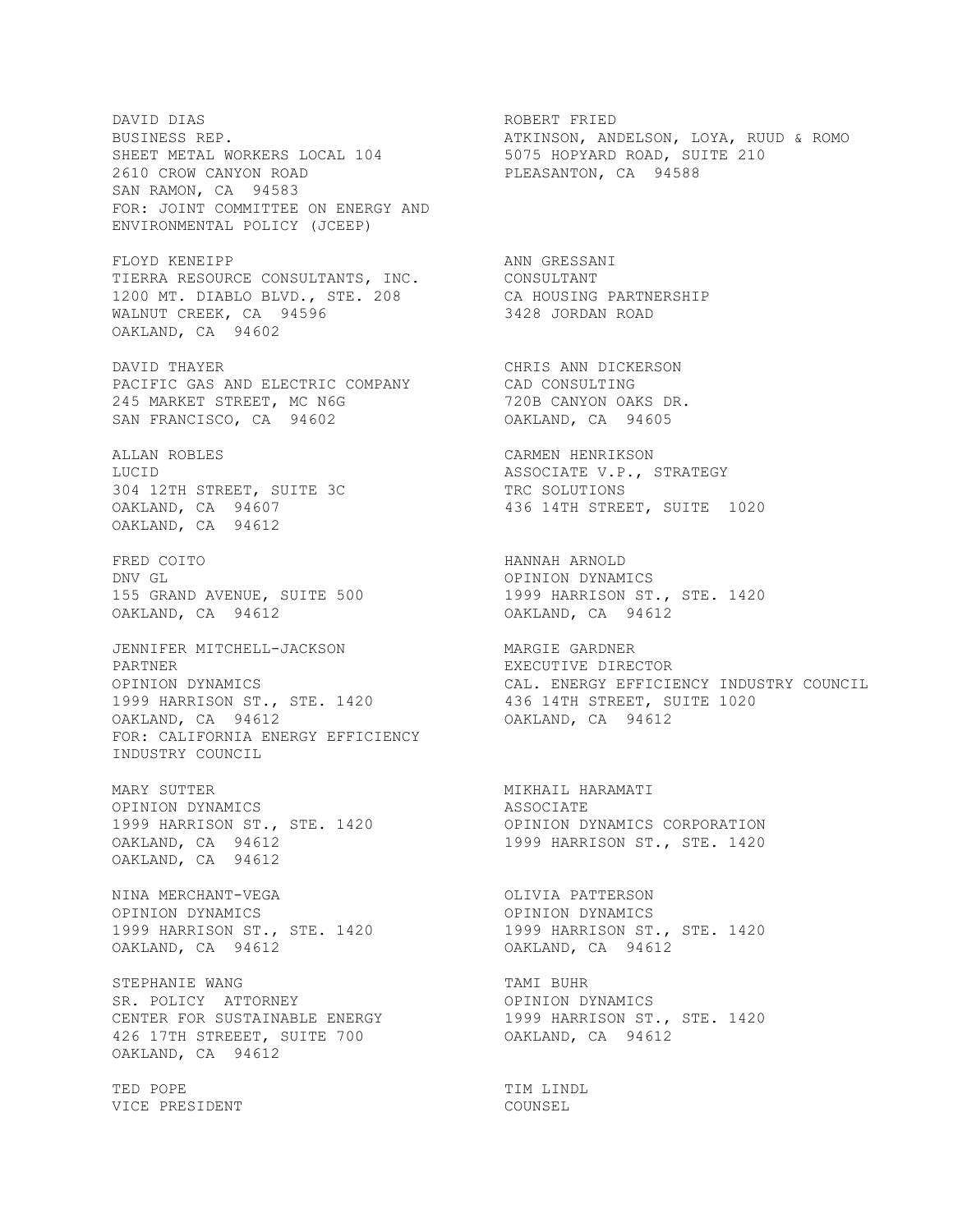ENERGY SOLUTION FOR SALL THE STREET A STREET A STREET AND THE STREET, STE. 1. OAKLAND, CA 94612 MELISSA KASNITZ STEVE KROMER ATTORNEY SKEE CENTER FOR ACCESSIBLE TECHNOLOGY 1911 9TH STREET B CENTER FOR ACCESSIBLE TECHNOLOGY 1911 9TH STREET B<br>3075 ADELINE STREET, STE. 220 BERKELEY, CA 94710 BERKELEY, CA 94703 EDWARD VINE JOHN PROCTOR LAWRENCE BERKELEY NATIONAL LABORATORY PROCTOR ENGINEERING GROUP, LTD BUILDING 90-2002 418 MISSION AVENUE BERKELEY, CA 94720-8136 SAN RAFAEL, CA 94901 SHALINI SWAROOP<br>REGULATORY & LEGISLATIVE COUNSEL EXECUTIVE DIR. REGULATORY & LEGISLATIVE COUNSEL MARIN CLEAN ENERGY<br>1125 TAMALPAIS AVENUE 1125 TAMALPAIS AVENUE SAN RAFAEL, CA 94901 CAPITOLA, CA 95010 DEMETRA J. MCBRIDE NATALIE DE LEON DIR. - OFF. OF SUST. & CLIMATE ACTION COUNTY OF SANTA CLARA SANTA CLARA COUNTY 70 W. HEDDING 70 W. HEDDING ST., E. WING, 11TH FLR. SAN JOSE, CA 95110 SAN JOSE, CA 95110 FOR: LOCAL GOVERNMENT SUSTAINABLE ENERGY COALITION DAVID REYNOLDS **DAVID REYNOLDS** ERS<br>
CITY OF SAN JOSE-ENVIRONMENTAL SVCS DEPT<br>
152 N. 3RD STREET, SUITE 520<br>
200 EAST SANTA CLARA STREET, 10TH FL. SAN JOSE, CA 95112 SAN JOSE, CA 95113 LAUREN CASEY ANNE ARQUIT NIEDERBERGER CLIMATE PROTECTION ROGRAM MANAGER POLICY SOLUTIONS SCTA/RCPA 218 FOSS CREEK CIRCLE 490 MENDOCINO AVE., STE. 206 HEALDSBURG, CA 95448 SANTA ROSA, CA 95401 DOUGLAS M. GRANDY KRISTIN HEINEMEIER CALIFORNIA ONSITE GENERATION WESTERN COOLING EFFICIENCY CENTER 1220 MACAULAY CIR. UNIVERSITY OF CALIFORNIA - DAVIS CARMICHAEL, CA 95608 215 SAGE ST., SUITE 100 DAVIS, CA 95616 SMITA GUPTA **DELPHINE HOU** SR. ENERGY CONSULTANT CALIF. INDEPENDENT SYSTEMS OPERATOR ITRON, INC.<br>330 MADSON PLACE CONSIDER THE RESOLUTION CA 95630 DAVIS, CA 95618-6599 JORDAN PINJUV **CAMILLE STOUGH, ESQ.**<br>COUNSEL COUNSEL CALIFORNIA INDEPENDENT SYSTEM OPERATOR 915 L STREET, STE. 1480 250 OUTCROPPING WAY SACRAMENTO, CA 95814 FOLSOM, CA 95630

436 14TH STREET, STE. 1305<br>OAKLAND, CA 94612 750 - 47TH AVE., NO. 56 200 EAST SANTA CLARA STREET, 10TH FL. FOLSOM, CA 95630 BRAUN BLAISING MCLAUGHLIN & SMITH PC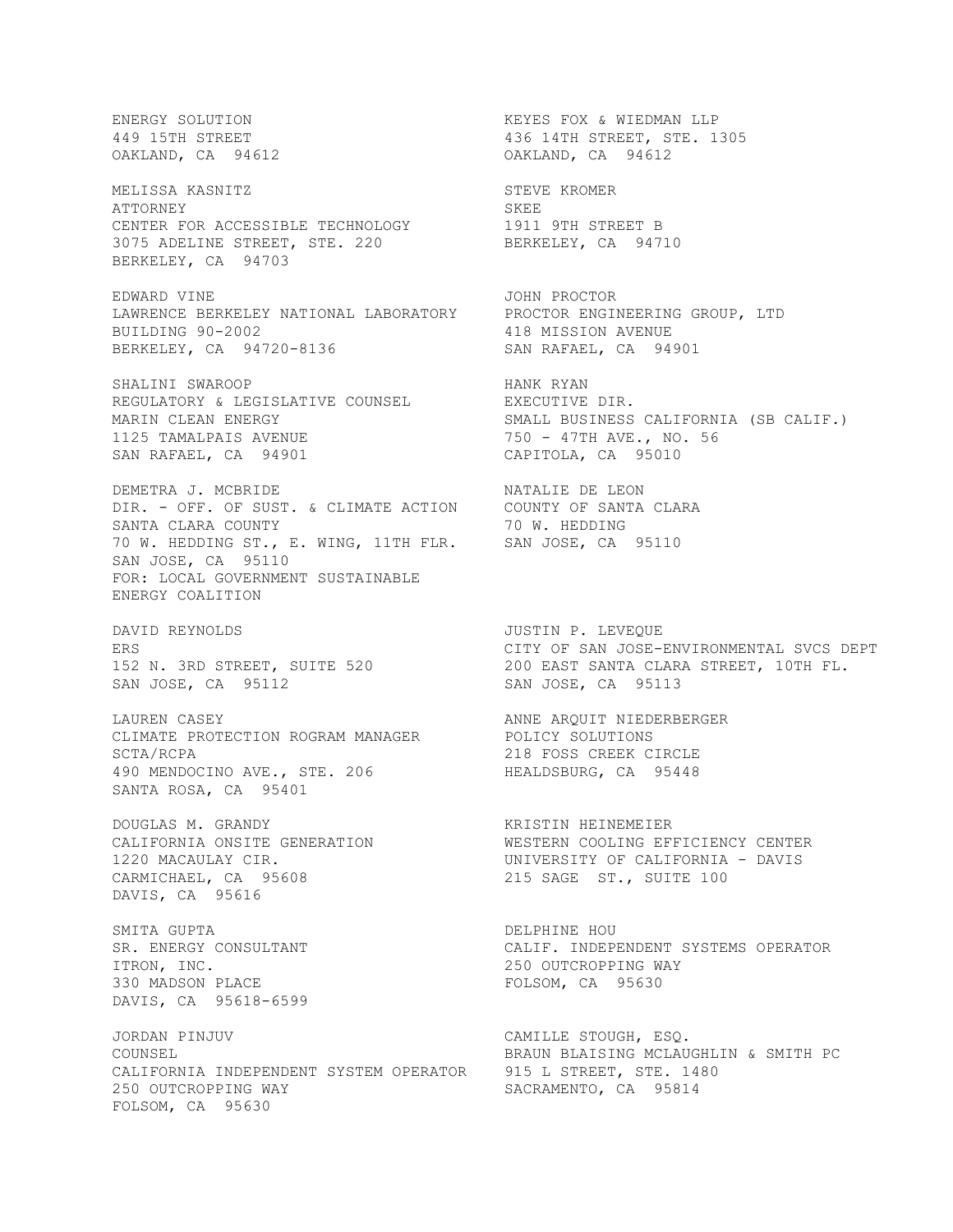DAN GRIFFITHS JORDAN DECKER ATTORNEY BEST PROCTICES CORR. BRAUN BLAISING MCLAUGHLIN & SMITH, P.C. STATEWIDE LOCAL GOV'T ENERGY EFFICIENCY 915 L STREET, SUITE 1480 LOCAL GOV'T COMMISSION SACRAMENTO, CA 95814 980 9TH STREET, SUITE 1700 FOR: CITY OF LANCASTER SACRAMENTO, CA 95814

JOSEPH OLDHAM ROBERT CASTANEDA LOCAL GOVERNMENT COMMISSION PROTEUS, INC. 1303 J STREET, STE. 250 1830 N. DINUBA BLVD. 1303 J STREET, STE. 200<br>SACRAMENTO, CA 95814 VISALIA, CA 95814 FOR: PROTEUS, INC.

SARAH TAHERI SARAH SUMBERI SARAH SARAH SARAH SARAH SARAH SARAH SARAH SARAH SARAH SARAH SARAH SARAH SARAH SARAH SO. CALIF. PUBLIC POWER AUTHORITY ATTORNEY SACRAMENTO, CA 95814 915 L STREET, STE. 1270 FOR: SOUTHERN CALIFORNIA PUBLIC POWER SACRAMENTO, CA 95814 AUTHORITY (SCPPA)

STEVE SANDERS STEVEN KELLY PROGRAM DIRECTOR **POLICY DIRECTOR** 1400 K STREET, SUITE 205 1215 K STREET, STE. 900 SACRAMENTO, CA 95814 SACRAMENTO, CA 95814

TONY BRUNELLO DANIEL L. CARDOZO GREEN TECHNOLOGY LEADERSHIP GROUP ADAMS BROADWELL JOSEPH & CARDOZO 980 9TH STREET, SUITE 2000 520 CAPITOL MALL, STE. 350 SACRAMENTO, CA 95814 SACRAMENTO, CA 95814-4715 FOR: MISSION: DATA

ROB NEENAN GREGORY CALIFORNIA LEAGUE OF FOOD PROCESSORS ENERGYSAVVY 1755 CREEKSIDE OAKS DRIVE, SUITE 250 205 SE SPOKANE ST., STE. 300 SACRAMENTO, CA 95833 PORTLAND, OR 97202

DONALD BROOKHYSER DULANE MORAN ALCANTAR & KAHL LLP NEXANT 121 S.W. SALMON ST., STE. 1100 317 SW ALDER ST., STE. 1000 121 S.W. SALMON ST., STE. 1100 317 SW ALDER ST., STE. 1000<br>PORTLAND, OR 97204 PORTLAND, OR 97204

JOHN W. GOULD **MICHAEL RICHARDSON** KENT, WA 98032

83 COLUMBIA ST., STE/ 400 SEATTLE, WA 98104

#### *State Service*

AARON LU AVA N. TRAN CPUC - ENERGY CPUC - ENERGY

ATTORNEY<br>BRAUN BLAISING MCLAUGHLIN & SMITH, P.C.

INSTITUTE FOR LOCAL GOVERNMENT INDEPENDENT ENERGY PRODUCERS ASSCIATION

CAL-UCONS, INC. VP - GLOBAL PROGRAM OPERATIONS 5737 SW 18TH AVE. TRANFORMATIVE WAVES PORTLAND, OR 97239 1012 CENTRAL AVE. SOUTH

JENNIFER HOLMES ENERGY MARKET INNOVATIONS (EMI)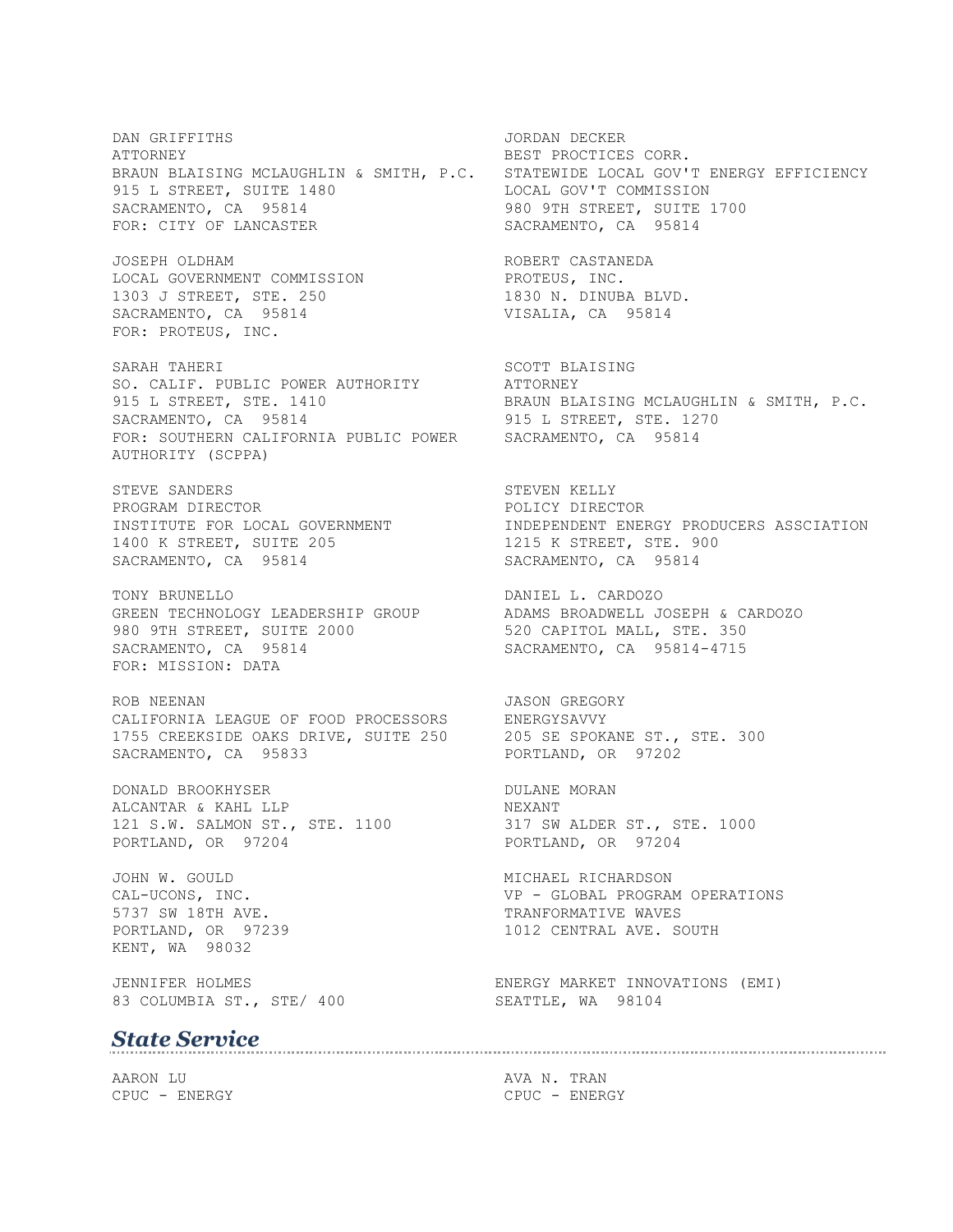EMAIL ONLY EMAIL ONLY EMAIL ON LY, CA 00000 EMAIL ONLY, CA 00000 CARMEN BEST CATHLEEN A. FOGEL CPUC - ENERGY CPUC - ENERGY EMAIL ONLY EMAIL ONLY EMAIL ONLY, CA 00000 EMAIL ONLY, CA 00000 CHRISTOPHER MYERS DANIEL BUCH CALIFORNIA PUBLIC UTILITIES COMMISSION REGULATORY ANALYST OFFICE OF RATEPAYER ADVOCATES CPUC - ORA EMAIL ONLY, CA 00000 EMAIL ONLY, CA 00000 DAVID ISMAILYAN DINA MACKIN CALIFORNIA ENERGY COMMISSION EMAIL ONLY EMAIL ONLY EMAIL ONLY, CA 00000 EMAIL ONLY, CA 00000 FRANK ALAN REYNOLDS HAZLYN FORTUNE CPUC - ENERGY A.L.J. PRO TEM EMAIL ONLY, CA 00000 EMAIL ONLY EMAIL ONLY, CA 00000 JEANNE CLINTON JEORGE S. TAGNIPES CPUC - EXEC. DIV CPUC - ENERGY EMAIL ONLY EMAIL ONLY EMAIL ONLY, CA 00000 EMAIL ONLY, CA 00000 JEREMY BATTIS KATHERINE HARDY CPUC - ENERGY CPUC - ENERGY EMAIL ONLY, CA 00000 EMAIL ONLY, CA 00000 KATIE WU GALIFORNIA ENERGY CHUC - ENERGY GALIFORNIA PUBLIC EMAIL ONLY, CA 00000 EMAIL ONLY, CA 00000 LISA PAULO MARTHA BROOK CPUC - ENERGY CALIFORNIA ENERGY COMMISSION EMAIL ONLY EMAIL ONLY EMAIL ONLY, CA 00000 EMAIL ONLY, CA 00000 MICHAEL COLVIN **MONA DEE DZVOVA** CPUC - SED CPUC - ENERGY EMAIL ONLY EMAIL ONLY EMAIL ONLY, CA 00000 EMAIL ONLY, CA 00000 PATRICK SAXTON **PATRICK SAXTON** ADVISOR TO COMM. ANDREW MCALLISTER CPUC - ENERGY CALIFORNIA ENERGY COMMISSION EMAIL ONLY EMIAL ONLY **EMAIL ONLY, CA** 00000 EMAIL ONLY, CA 00000

EMAIL ONLY CPUC - ENERGY<br>EMAIL ONLY EMAIL ONLY CPUC - ENERGY CALIFORNIA PUBLIC UTILITIES COMMISSION EMAIL ONLY